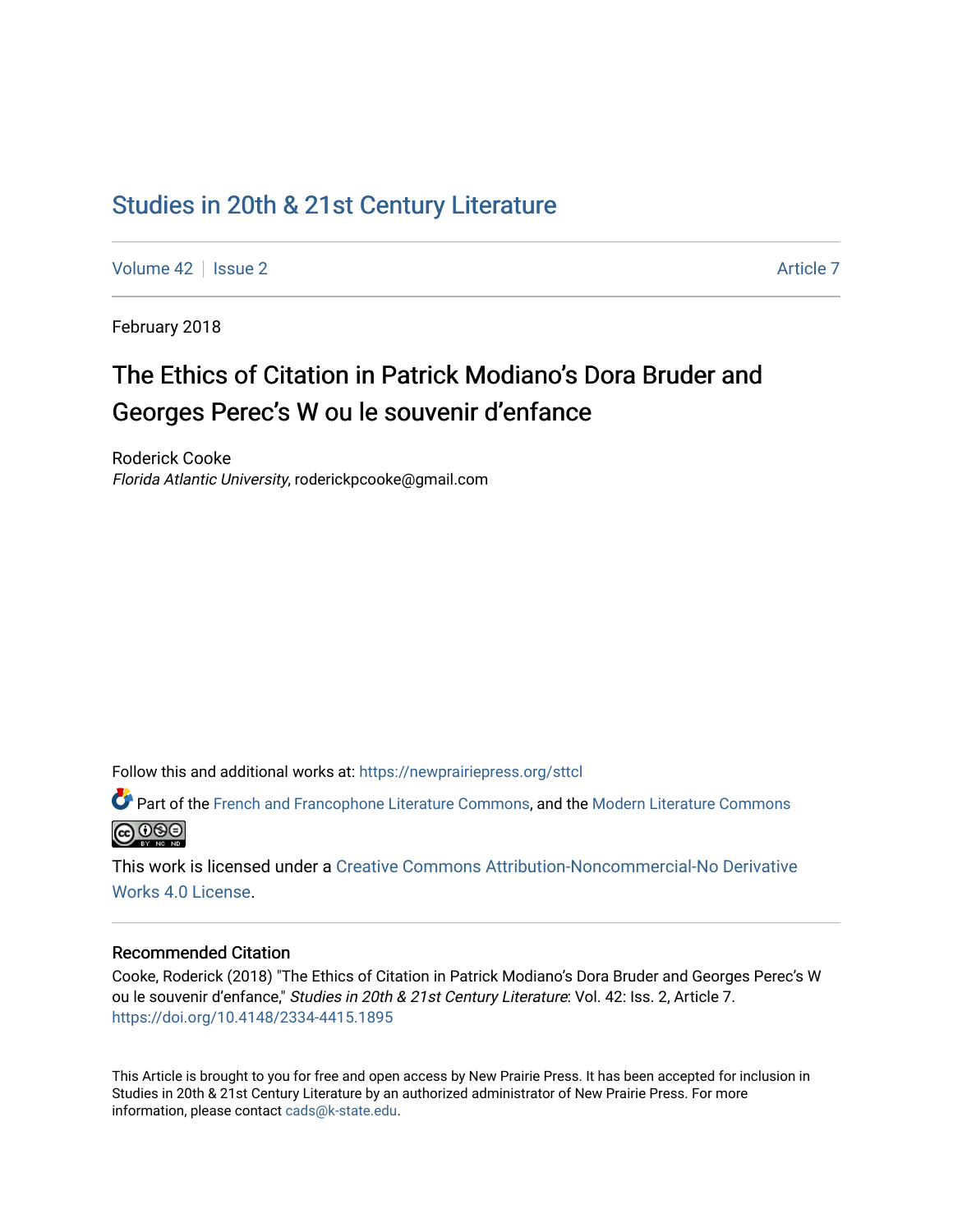### The Ethics of Citation in Patrick Modiano's Dora Bruder and Georges Perec's W ou le souvenir d'enfance

#### **Abstract**

This article compares the representations of the Holocaust in Georges Perec's W ou le souvenir d'enfance (W or the Memory of Childhood) and Patrick Modiano's Dora Bruder. I concentrate on the two authors' use of citation, in both cases of texts written by victims of the deportations, and identify a respective ethics of citation in each work by drawing on Antoine Compagnon's theory. Modiano's is best characterized through the term 'responsibility,' a responsibility he urges the reader to share with him in memorializing the wartime past. In the case of Perec, 'resonance' describes the manner in which he articulates the two halves of his book, as well as the wider historical lessons of the Shoah, around a citation from David Rousset. I conclude by suggesting that the ethical distinction between responsibility and resonance is connected to the generational difference between the two writers, famous examples of (in Perec's case) Susan Suleiman's '1.5 generation' and, in Modiano's, Marianne Hirsch's generation of postmemory.

#### Keywords

Perec, Modiano, Holocaust, Dora Bruder, W or the Memory of Childhood, Ethics, Citation, Compagnon, Suleiman, Hirsch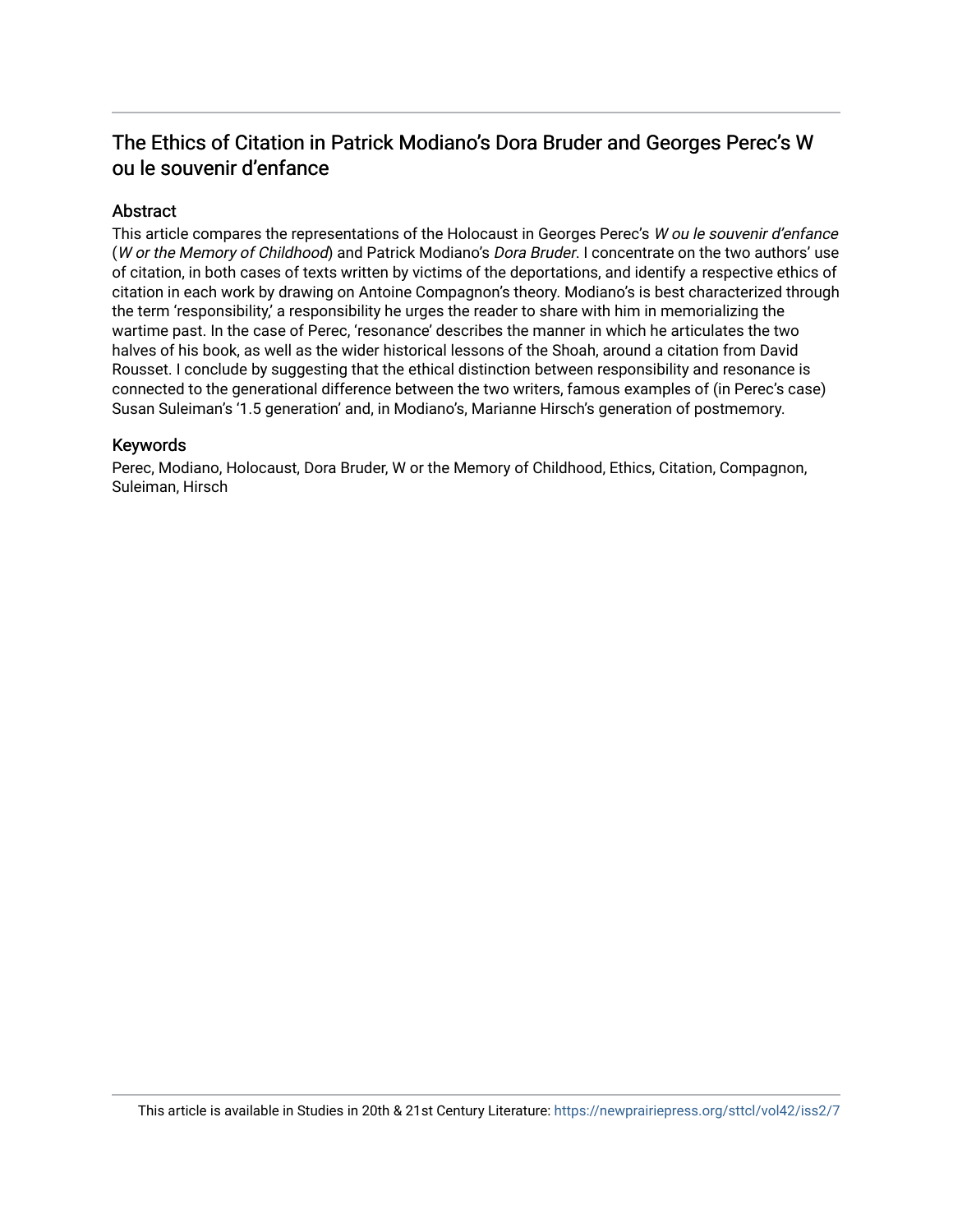#### The Ethics of Citation in Patrick Modiano's *Dora Bruder* and Georges Perec's *W ou le souvenir d'enfance*

#### Roderick Cooke *Florida Atlantic University*

Both Patrick Modiano's *Dora Bruder* (1997) and Georges Perec's *W ou le souvenir d'enfance* (*W or The Memory of Childhood*, 1975) have been examined by a wide range of scholars, their creative dimensions and historical references elucidated and, in numerous cases, the connections between the two works demonstrated. Alongside Annelies Schulte Nordholt's *Perec, Modiano, Racymow* (2008), articles and book chapters by critics such as Max Silverman, Charlotte Wardi, and Jeanne Bem treat the two works in conjunction, and one writer can often be found featured prominently in studies primarily devoted to the other. Dervila Cooke's *Present Pasts: Patrick Modiano's (Auto)Biographical Fictions* (2005), on the one hand, and Roland Brasseur's *Je me souviens de* Je me souviens ('*I Remember* I Remember,' 1998), on the other, are notable examples. Modiano himself acknowledged Perec's status as a precursor to his own writing on Dora Bruder when referring to the decisive influence of Serge Klarsfeld's 1978 *Mémorial de la déportation des Juifs de France* (*Memorial to the Jews Deported from France*), explaining that "je n'ai pas osé, à l'époque, prendre contact avec lui, ni avec l'écrivain dont l'œuvre est souvent une illustration de ce mémorial: Georges Perec" ('Avec Klarsfeld, contre l'oubli' 176) 'I did not, at that time, dare contact him, nor the author whose writing is often an illustration of that memorial: Georges Perec.'<sup>1</sup>

What can be added to the range of insights this bibliography has provided us? The following pages will examine a particular point of intersection between Perec's and Modiano's works that has, despite some critical attention, not yet fully been explicated. At important moments in both *W ou le souvenir d'enfance* and *Dora Bruder*, the two authors turn to the words of others, specifically war victims who were eyewitnesses to the deportations and the camps, in order to craft their own texts. I will propose, in each case, a characterization of the author's ethical stance in using these citations, suggesting that where Modiano's falls under the concept of "responsibility," Perec's is best described as "resonance." These are terms that each author himself uses in context, but which merit prolonged comparative analysis to draw out their full implications. The two stances inform a reading of the connections between the citations themselves and the rest of the works in which they reside. In concluding, it will emerge that these two distinct ethics of citation both confirm and complicate the common association between, firstly, Modiano's writing and Marianne Hirsch's theory of postmemory, and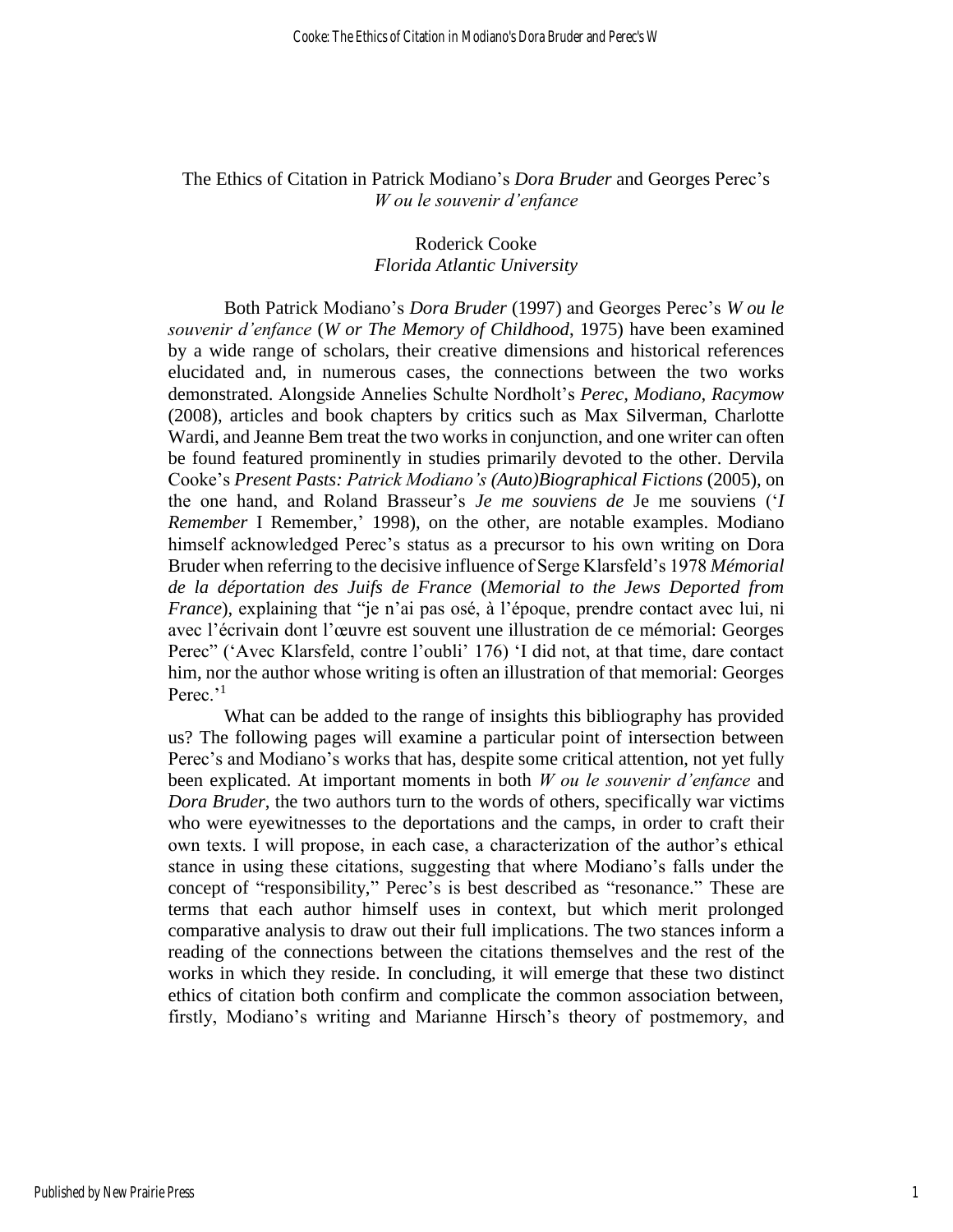secondly, Perec's status and what Susan Suleiman has called "the 1.5 generation" of survivors ("The 1.5 Generation" 373).

In a series of works that began with her analysis of Art Spiegelman's *Maus*, Hirsch has developed postmemory as a means of conceiving the secondary effects of trauma on subsequent generations. As a result, she defines postmemory differentially from survivor memory, stressing:

its temporal and qualitative difference from survivor memory, its secondary or second-generation memory quality, its basis in displacement, its vicariousness and belatedness. Postmemory is a powerful form of memory precisely because its connection to its object or source is mediated not through recollection but through representation, projection, and creation . . . . Postmemory characterizes the experience of those who . . . have grown up dominated by narratives that preceded their birth, whose own belated stories are displaced by the powerful stories of the previous generation, shaped by monumental traumatic events that resist understanding and integration. ("Surviving Images" 9-12)

As scholars from Cooke to Sven-Erik Rose have remarked, Modiano's life and oeuvre are marked by just such traits, and many of his own narratives have grappled with those that preceded his birth.

Suleiman, for her part, elaborated the concept of the 1.5 generation in the wake of Hirsch's theorization of postmemory. It describes those writers and other individuals who survived the genocide as children too young to grasp the full truth of what was occurring at the time they experienced it. She has directly applied it to Perec and his writing, affirming in an article on *W ou le souvenir d'enfance* that "unlike the second generation, whose most common shared experience is that of belatedness—perhaps best summed up in the French writer Henri Racymow's rueful statement 'We cannot even say that we were *almost* deported'—the 1.5 generation's shared experience is that of premature bewilderment and helplessness" ("The 1.5 Generation" 372-73, emphasis in original). In analyzing Perec's use of a citation from David Rousset at the end of *W ou le souvenir d'enfance*, I will argue that the defining features of bewilderment and helplessness evident across the rest of the text combine with the practice of citation to create an uneasy ethical stance.

Where Modiano's work tends to be treated individually, rather than by identification with wider literary movements, Perec was famously a member of the Oulipo group (short for "Ouvroir de Littérature Potentielle" 'Workroom of Potential Literature'), alongside both mathematicians and writers such as Raymond Queneau and Italo Calvino. The notion of constrained writing, evident in works such as the 1969 *La Disparition* (*A Void*), a novel from which the letter "e" is entirely absent, also informs the split structure of *W ou le souvenir d'enfance* and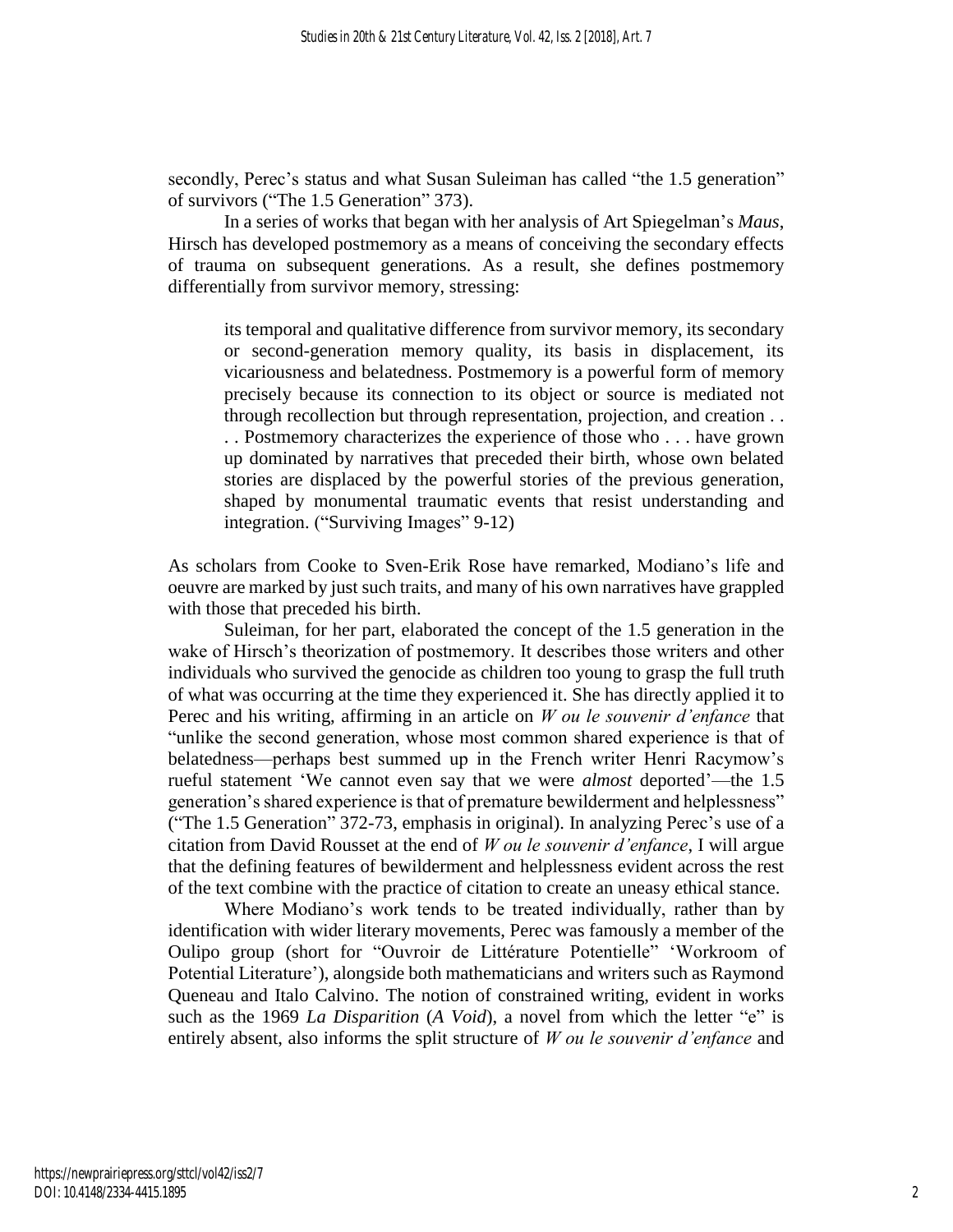plays a role in accounting for the difference in ethical stances between Perec and Modiano.

While contrasting the specific experiences of Modiano and Perec as writers of the Holocaust in the light of Hirsch's and Suleiman's work, this article also reads their citational practices against the broader notion of literary citation. Perhaps the most prominent theoretical reflection on the practice is Antoine Compagnon's 1979 *La Seconde main ou le travail de la citation* ('The Second Hand or The Work of Citation'). His approach considers citation from three different angles, first as a phenomenology, then as a semiotics, and finally as a set of genealogies, using examples ranging from Scripture to Montaigne to substantiate these approaches. The first of these, the phenomenological approach, is most pertinent here. In elaborating it, Compagnon uses two key elements. The first is the notion of *sollicitation* ('solicitation'), which he presents as the impulse for the process as a whole<sup>2</sup> and as a component of citation's meaning within the new text: "La sollicitation fait partie du sens, de la valeur dont j'investis le texte: elle en est une composante authentique, produite par l'acte de lecture" (26) 'Solicitation is a part of the meaning, the value I assign to the text: it is an authentic component of sense and meaning, produced by the act of reading.'<sup>3</sup> As will be seen below, Modiano's use of citation in particular relies on the same deep structure identified by Compagnon, but requires substantial modification of its surface features in order fruitfully to be applied to *Dora Bruder*.

Perec's publication of *W ou le souvenir d'enfance* in 1975 was the culmination of decades of personal fabulation (starting as the author informs us at age twelve) about a land named W that is ostensibly devoted to the glory of sporting competition. The famously alternating chapter structure of the book interweaves this account of W (and, in the first section, of the character Gaspard Winckler, who is induced to search for it) with autobiographical passages that constitute Perec's attempt to reclaim and reconstruct his elusive early childhood memories of the war and of his parents, who both perished during it, his father at the front, his mother at Auschwitz.

In contrast, *Dora Bruder* appears to feature greater unity; it recounts Modiano's search for the wartime life of the eponymous girl, of whom he first became aware in 1988 during archival research (the author happened across a missing persons ad placed by Dora's father). The book chronicles Modiano's more or less successful quest for the details of her existence under the Occupation, which ended with her deportation, also to Auschwitz, in September 1942. Yet this focus is complicated by Modiano's frequent digressions to his own youth and early adulthood, as well as his reflections on his father Albert, in the context both of their relationship and of his father's wartime experiences. Nor is Modiano's engagement with Dora's life bounded by the covers of the book that bears her name: the character of Ingrid Terysen in the 1990 *Voyage de Noces* (*Honeymoon*) was a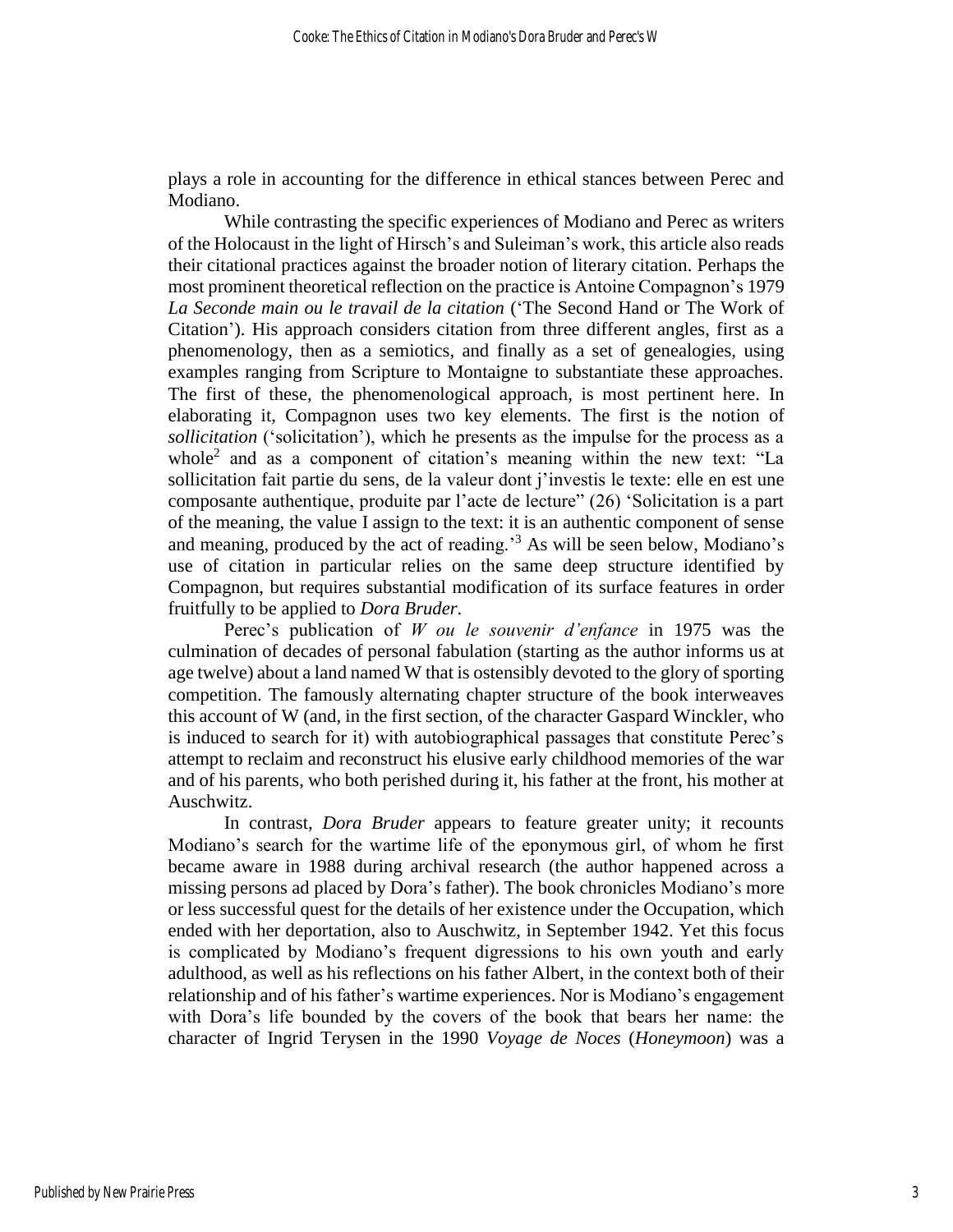fictionalization of Dora Bruder created years before Modiano had acquired most of the details of her existence (Cooke 269). Noting this, and recognizing that the majority of Modiano's novelistic output draws on techniques of fictional projection, will allow us to understand the ways in which *Dora Bruder* is distinct from most of his corpus. Paradoxically, although Modiano's use of fictionalization is a point of kinship with much of what Perec does in *W ou le souvenir d'enfance*, *Dora Bruder* itself features a reduction in these fictional techniques, standing as a "cautious form of biography" (Cooke 283). Although the subject matter relates closely to Perec's book, the means of treating material concerning the war are different, and we will observe that this difference also applies to the ethical stances used in citing the words of the victims.

In order to consider the first such citation Modiano makes in *Dora Bruder*, we should draw on Cooke's observation that on several other occasions in the book, Modiano employs the pronoun *vous* (formal or plural "you") as "an appeal for identification on the reader's part" (297). He typically inserts them into commentary on the administrative oppression visited on the Bruder family. The first time this use of *vous* appears, the contrast between the suffering of the innocent individual and the callousness of the statist authority responsible is manifested in the grammatical friction between *vous*, which calls out to the reader, and a faceless *on* (the impersonal third person singular subject pronoun, in this case best translated by "they") which Modiano employs anaphorically as a subject pronoun opening three successive sentences: "On vous classe dans des catégories bizarres dont vous n'avez jamais entendu parler et qui ne correspondent pas à ce que vous êtes réellement. On vous convoque. On vous interne. Vous aimeriez bien comprendre pourquoi" (50) 'They file you in strange categories of which you've never heard and which don't correspond to what you really are. They summon you. They detain you. You'd like to understand why.'

Immediately thereafter, Modiano's narratorial voice asks of the boarding school to which the Bruders sent their daughter: "Qui leur avait donné le conseil d'y inscrire Dora?" (50) 'Who had advised them to enroll Dora there?' The imagined incomprehension of the Bruders at their treatment is echoed in Modiano's struggle to grasp the full truth of their wartime lives, and—if the reader has acquiesced to the author's appeal—all three parties find themselves in a similar affective space with respect to the same events. The literary technique thus creates a tripartite community in which the reader's place is essential, combining with both the author himself and his objects of enquiry.

Suleiman observes that Modiano's use of *vous* in this manner "is not only an invitation to empathetic identification on the part of the reader, but is also a way of opening up and directing Modiano's own discourse toward . . . ethical consciousness and mourning" ("Oneself as Other" 338). Commenting on Modiano's use of a range of archival material, she further underlines that "the flurry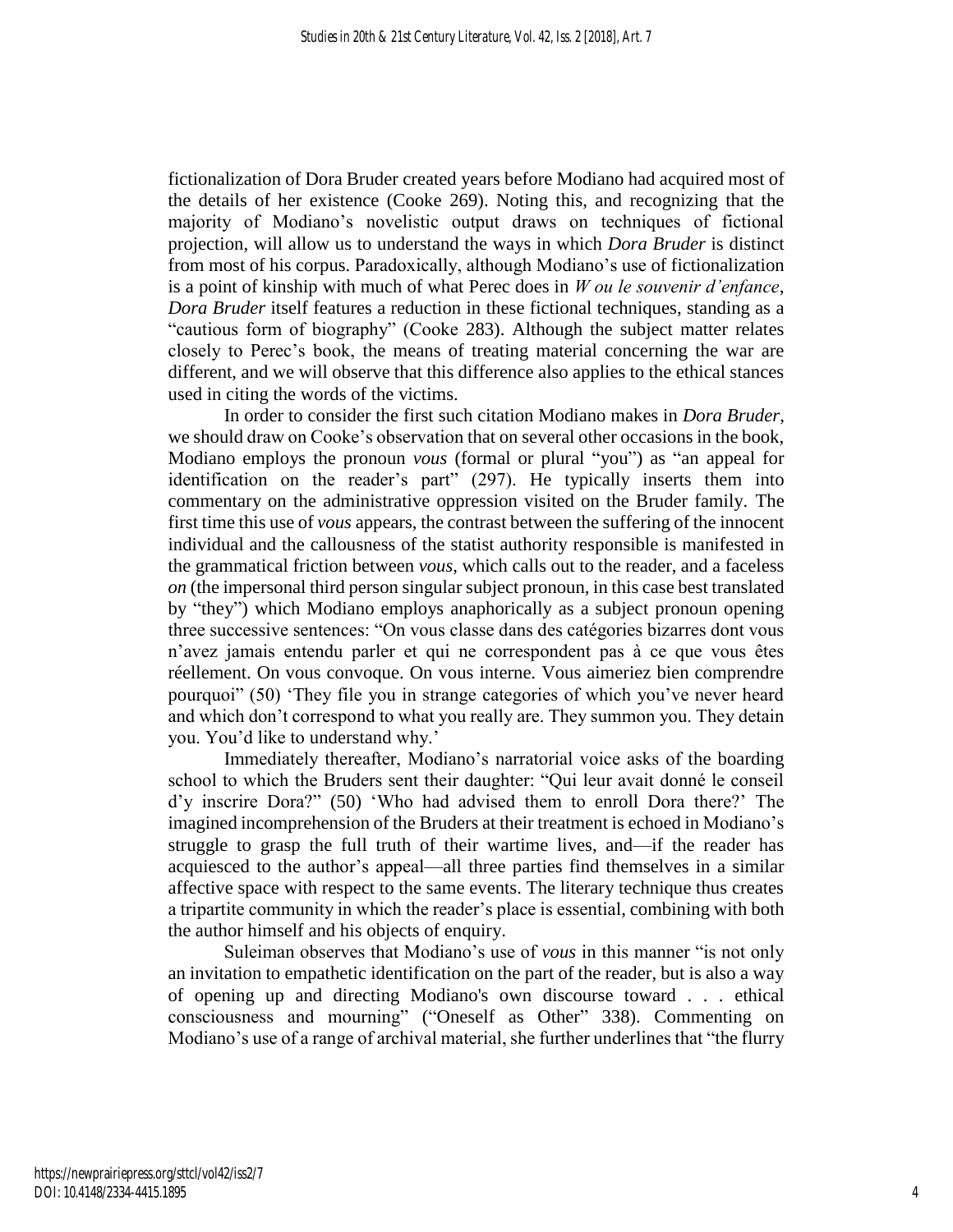of documentation and the proliferation of names that follows the account of Ernest Bruder's arrest put the individual story into a collective context. And it paves the way for the concluding reflections in the book, which involve the question of collective remembrance and obligation to the dead—especially to those who have left absolutely no trace behind them" (339).

A synthesis between these two observations, one on ethical consciousness and the other on the collective space created by the archive, can be identified through attention to a pertinent passage from *Dora Bruder* that Suleiman does not single out. In order to do so, I must disagree in one respect with Annelies Schulte Nordholt's characterization of Modiano's archival work:

*Dora Bruder* est donc bien une enquête, mais c'est une enquête de romancier, non d'historien. Par les méthodes employées d'abord: si le narrateur, en cela pareil à l'historien, fait bien des recherches en archives, il fait cependant un tout autre usage des documents qui en résultent. Ces documents, il ne les cite pas mais il les transforme en intertextes, il les tisse dans son texte, les intègre à lui. (86)

*Dora Bruder* is indeed an investigation, but one conducted by a novelist, not a historian. This is first clear in its methods: although the narrator, just like the historian, performs archival research, he uses the documents found there very differently. He does not cite those documents, but rather transforms them into intertexts, weaves them into his own text, incorporates them into it.

Although there are important differences between Modiano's deployment of the wartime archive and those of professional historians—and as already suggested those differences do indeed reside in the specifically literary aspects of his writing—it is inaccurate to say that he never cites the documents unearthed in the research that preceded *Dora Bruder*'s composition. There are two instances when he provides the text of letters written by Jews affected by the deportations, and they are presented with clear acknowledgment of their difference from his own writing and subjectivity: in other words, they are not literary intertexts whose hallmark tends to be the transformative, integrative process Schulte Nordholt describes. Close attention to these passages will provide a new illustration of the central importance of responsibility in Modiano's writing and will also then enable us to discuss *Dora Bruder* in joint context with *W ou le souvenir d'enfance*.

In *Dora Bruder*, Modiano's primary use of the city of Paris is to show the interpenetration of past and present, an interpenetration that exists within the author's own mind but that finds an external (I will not say objective) grounding in the streets and structures he discusses. He reminds or informs us that "la Préfecture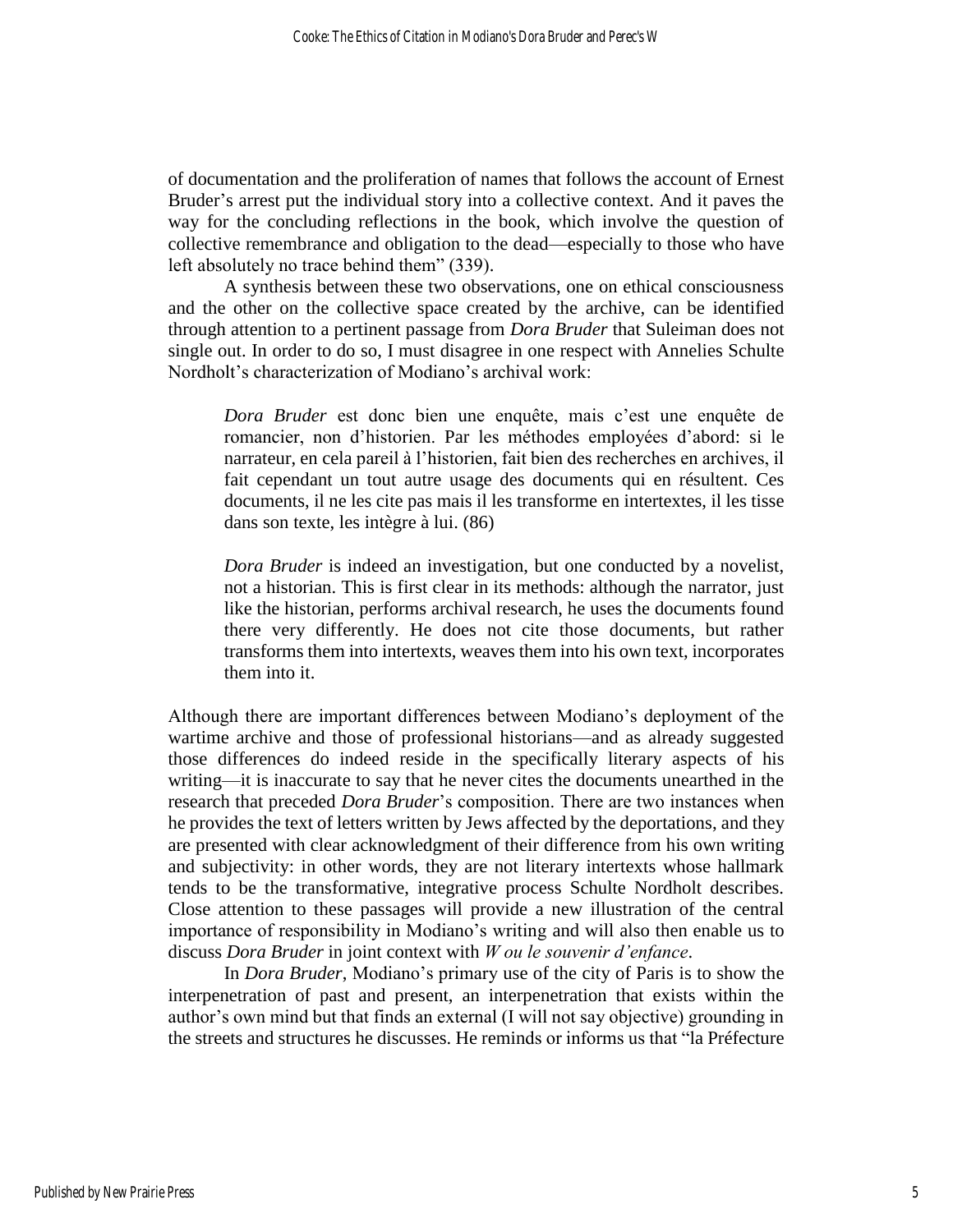de police de l'Occupation n'est plus qu'une grande caserne spectrale au bord de la Seine. Elle nous apparait, au moment où nous évoquons le passé, un peu comme la maison Usher" (104) 'The police headquarters used during the Occupation are now nothing more than a great spectral barracks on the bank of the Seine. They appear to us when we evoke the past, a little like the House of Usher.' We can, in passing, note two features of this reminder: one, that the first person plural (both as indirect object and as subject pronoun, in other words in both passive and active roles) is at its textual core; and two, that it is, in fact, undergirded by a literary intertext, to Edgar Allan Poe.

Yet, *pace* Schulte Nordholt, this intertext does not function in lieu of citation, but rather prepares the ground for it. Modiano segues into a lament on the disappearance of most of the police files that once resided in that building, asserting that the names of the detectives who wrote them "résonnent d'un écho lugubre et sentent une odeur de cuir pourri et tabac froid: Permilleux, François, Schweblin, Koerperich, Cougoule. . . ." (104) 'reverberate with a mournful echo and give off the smell of rotten leather and cold tobacco: Permilleux, François, Schweblin, Koerperich, Cougoule. . . .' The place and its history are linked by the combination of metonymy and onomastics, with the sense impressions emanating from the building imprinted on the surnames of those who worked there.

Both literary techniques—metonymy and onomastics—are pervasive in *Dora Bruder*, and both are highly suited to Modiano's postmemorial project in its pages. Faced with the fragmentary and lacunary nature of his archive despite years of trying to assemble the details of Dora's wartime existence, the author dwells on those names that have appeared in his historical searches, inscribing them with odors ("rotten," "cold") that are inflected by the moral failings of the men bearing them. And, since names and places have survived the war more concretely than the lived experiences of those caught in the Nazi trap, he performs metonymic work on the former in order to recreate the latter.

Modiano immediately compensates the reader with an alternative to the lost police files:

Toutes ces dizaines de milliers de procès-verbaux ont été détruites et on ne connaîtra jamais les noms des "agents capteurs." Mais il reste, dans les archives, des centaines et des centaines de lettres adressées au préfet de police de l'époque et auxquelles il n'a jamais répondu . . . Aujourd'hui nous pouvons les lire. Ceux à qui elles étaient adressées n'ont pas voulu en tenir compte et maintenant, c'est nous, qui n'étions pas encore nés à cette époque, qui en sommes les destinataires et les gardiens. (105)

All of those tens of thousands of reports have been destroyed and we will never know the names of the "arresting officers." But there remain, in the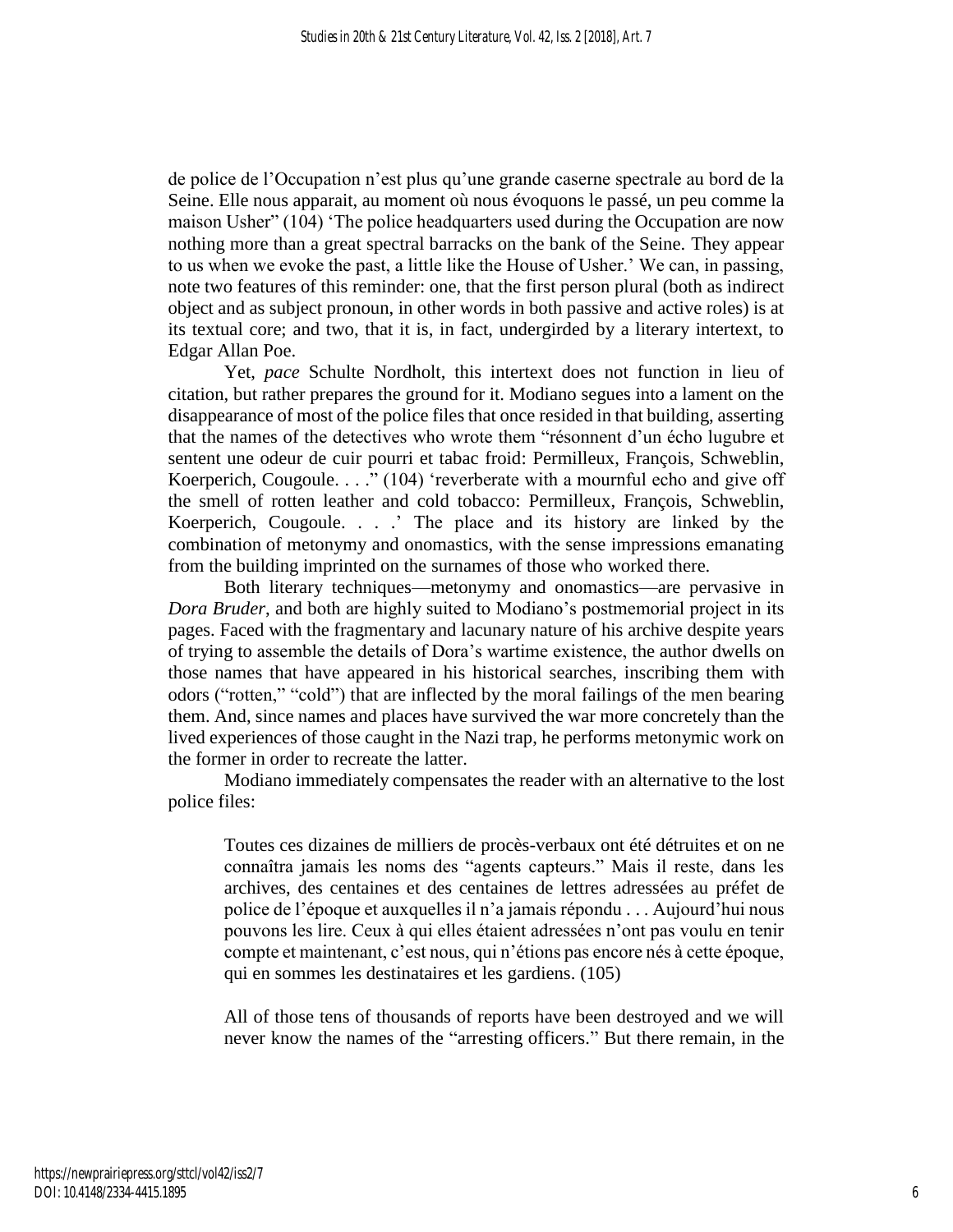archives, hundreds upon hundreds of letters written to the police chief of the time and to which he never responded . . . . Today we can read them. Those to whom they were addressed were unwilling to heed them and now it is we, who were not yet born then, who are their addressees and their guardians.

Recall the passage cited above in which Modiano opposes *vous* with a faceless *on* to drive home the ethical contrast between the victims and the perpetrators of the Shoah and to compel the reader's engagement with that contrast. Here, the *on* has taken on a semblance of form, in the echoing and musty names of Permilleux, et al. And the ethical contrast, and more precisely the vital role of the reader in drawing and memorializing it, has heightened. The onomastic work applied to the police agents is, therefore, connected to Modiano's ethics of citation because it subtly underlines their own ethical transgressions, preparing the reader belatedly to take on a portion of the moral responsibility that those in authority actively disdained.

Where Modiano set out to find the words of the perpetrators, he finds instead those of the victims' families. He goes on to cite the opening sentences of seven different letters, each of them written by a Jew requesting news of their interned relative or relatives—and, as Modiano stresses, these letters have been ignored "for more than half a century" (105), with no one even taking the trouble to destroy them as they did the reports. As the above citation indicates, Modiano himself does not characterize the authors in any manner, not even by a subject pronoun (the letters are "addressed" but he identifies no one as having done the addressing), displacing his discussion of their writing entirely onto the documents themselves, a further manifestation of the ethics of responsibility. Each of these letters begins respectfully with either "Monsieur le Préfet" 'Dear Commissioner' or "Monsieur le directeur" 'Dear Sir/Dear Mr. Director' (105-06). The requests they introduce have an intense, forlorn politeness, phrased in terms such as "J'ai l'honneur de solliciter de votre haute bienveillance et de votre générosité. . . ." (105) 'It's an honor to request, from your great goodwill and your generosity. . . . ' and concern primarily arrested children, from Albert Graudens to Paulette Gothelf. Citing them helps both to situate Dora's arrest within those of the thousands of other children who met the same fate and painfully to accentuate the contrast between the behavior of the letter writers and that of their tormentors.

By the vicissitudes of the archive, then, the words of the police have been overwritten by the words of their victims. The term "victims" applies because, even though these letters are written by individuals asking after their relatives, the Bruders' own story underlines that the letter writers will almost certainly have been arrested in their turn, and we must conclude that few if any will have survived the war. Yet the fact that Modiano chooses these particular documents to cite is especially significant on the level of subject position. The letter writers combine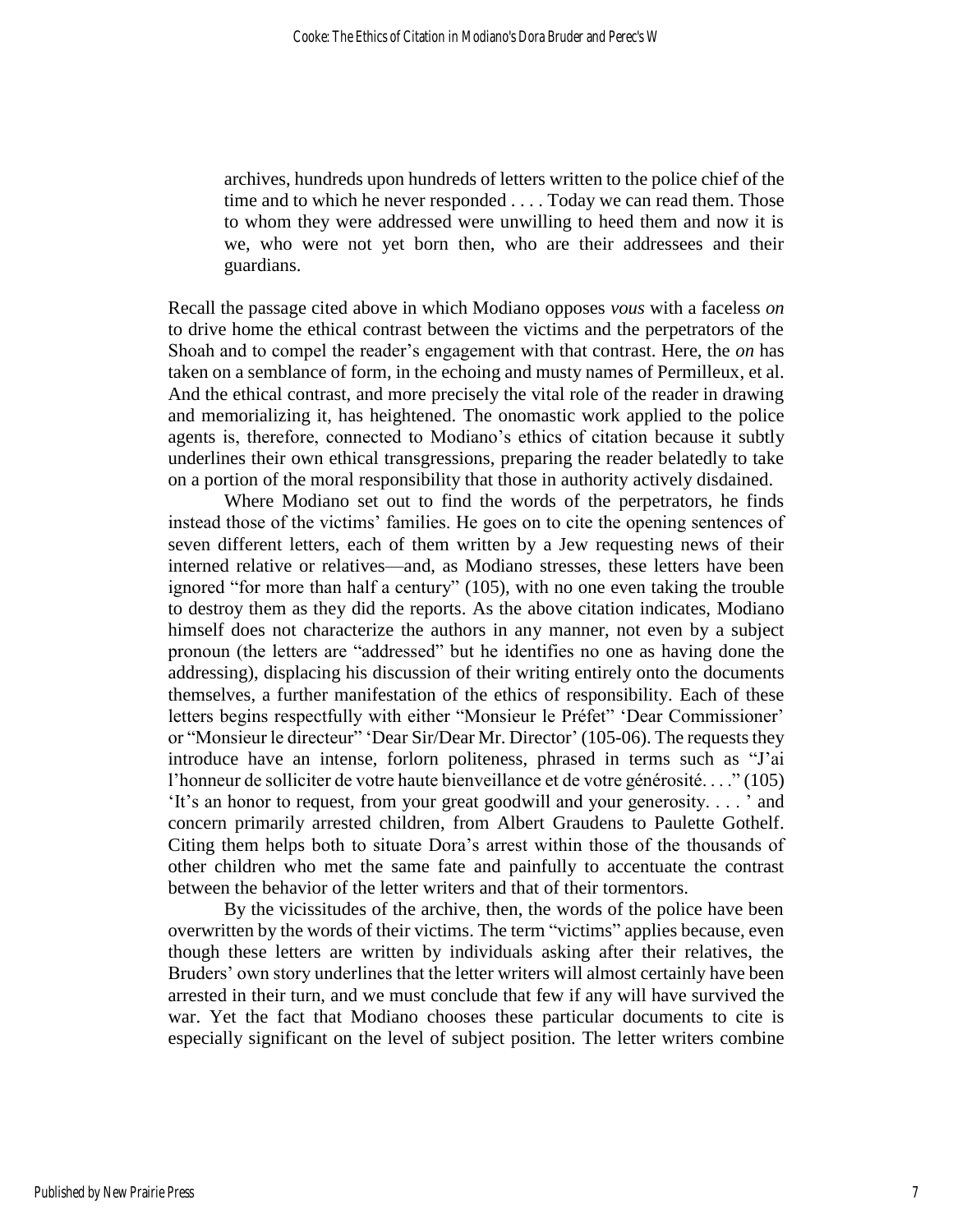aspects of Modiano's own role in the text and that of Dora Bruder. Like the author, they seek the truth of the disappeared, and their emotional investment in that search is even greater than his own. But like Dora, they are themselves Parisian Jews during World War II, at the mercy of the authorities, and have all but vanished from the historical record except in brief fragments such as those Modiano shares with us.

Both seekers and sought, the seven letter writers bridge the divide between Modiano and the objects of his inquiries, condensing their roles in the text of *Dora Bruder* into a single identity and subject position. Thus they offer an alternative to the destruction of the police reports and constitute a different archive more suited to the postmemorial work of the professional novelist. Hirsch's description of artists' archives indirectly captures the nature of Modiano's citation: "In a consciously reparative move, they assemble collections that function as correctives and additions, rather than counters, to the historical archive, attempting to undo the ruptures caused by war and genocide" (228). In giving his pages over to the letters of the forgotten, Modiano combats the feeling that had afflicted him in writing *Dora Bruder*, "l'impression d'etre tout seul à faire le lien entre le Paris de ce temps-là et celui d'aujourd'hui, le seul à me souvenir de tous ces détails" (76) 'the feeling of being all alone in making the link between the Paris of that time and the Paris of today, the only one to remember all these details.'

Although the focus of this article is the texts of Jewish letter writers, *Dora Bruder* is laden with citations of other kinds throughout. To take but one example, Alan Morris, in analyzing the substantial changes between the original 1997 edition and the 1999 paperback, has pointed out that the original brief mention of the Bruder parents' marriage has, in the latter edition, "been replaced by a statement of where the ceremony actually did take place plus a full (20-line) transcription of the *acte de mariage*" (272). The relationship between the letters and the other citations cannot properly be examined here, but my reason for focusing on the former is the additional set of subjectivities they contribute to the text, which allows us to explore the phenomenology of citation and its ethical implications.

Modiano is, then, potentially no longer alone for two reasons: the voices of the letter writers still echo across the decades, and he himself is appealing to the contemporary reader's aid in receiving and preserving those echoes. For this reason, Modiano's ethics of citation as it pertains to these letters, and to one other wartime letter to be discussed below, is best characterized through the term "responsibility." It is by no means novel to emphasize responsibility's preeminence in *Dora Bruder*. Notably, Cooke has shown that "the voice of the narrating 'je' ['I'] is very conscious of the responsibility invested in it, and of the fact that it is functioning as a delegate for voices that have been silenced" (284). Applying the concept to these citations has three outcomes on my reading: it provides the clearest evidence of the ethics of responsibility pervading the text, highlights the contrast between this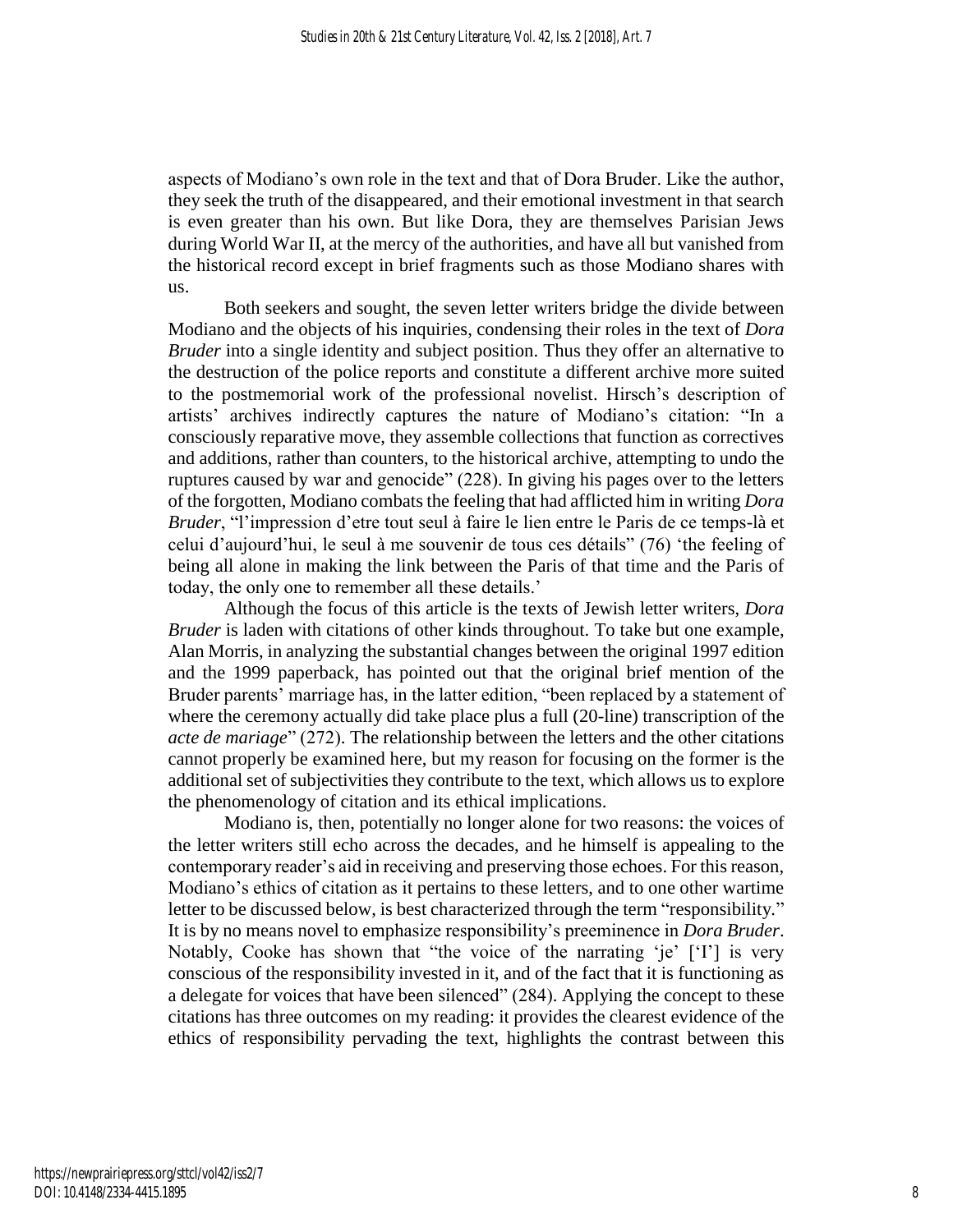ethical stance and the one that had been adopted by Perec, and also urges reflection on the relationship between responsibility and postmemory.

There is a dual responsibility in passages such as those of the relatives' letters. The first is the author's responsibility to reproduce the relatives' words, to combat the historical erasure applied to these people by, as the book's final words say regarding Dora, "tout ce qui vous souille et vous détruit" (167) 'everything that soils and destroys you.' Yet, as this one final use of the second person plural further emphasizes, Modiano never allows the past to be sundered from the present in *Dora Bruder*, and part of that refusal is the involvement of the reader's own responsibility towards the dead: "it is we, who were not yet born then, who are their addressees and their guardians" (105).

To return to Compagnon's theory of citation, as discussed above, its two chief phenomenological components are the original text's power to compel inclusion in the new work through solicitation and the attendant mental states involved. It should be clear that the former is highly descriptive of Modiano's enrollment of the Jewish letter writers: their writings call out to him once discovered, and the long sequence of citations that he includes in *Dora Bruder* is evidence of their hold over him. Furthermore, without the appellate power of his citations, the work of bringing the reader into the postmemorial process would be severely vitiated. Therefore in *Dora Bruder*, unlike in the abstract case Compagnon discusses, the solicitation is both direct and indirect. The archival citations Modiano inserts into his text have already solicited his attention and investment (the level of reading phenomenology described in *La Seconde main*), and he is now transmitting them to his readership in the hope and expectation that the process will repeat itself. In this sense, solicitation can be identified as an essential part of the particular ethics of citation in *Dora Bruder*. Compagnon's ideas inform our understanding of the text by emphasizing the importance of phenomenology to the work of citation; in consequence, the uniqueness of the tripartite phenomenological community— Shoah victims, author, and readers—created in *Dora Bruder* stands out more clearly.

Solicitation does not operate in a vacuum. Compagnon garlands its discussion with terms such as "passion," "plaisir," and even "extase" ('passion,' 'pleasure,' and 'ecstasy,' 26), suggesting that solicitation functions, for orthodox literary citation, on a libidinal level. However, the libidinal shadings Compagnon gives this process are completely inappropriate to the case of Modiano. Emotion and affect of other varieties must be substituted for passion, pleasure, and ecstasy. For Modiano is undoubtedly, despite the sparseness of an explicitly affective lexicon in *Dora Bruder*, intent on provoking and sustaining such reactions in the reader and on conjuring some echo of Dora's own feelings in 1941 and 1942. The reader's desire has nothing in common with *eros*, but it is a form of desire. Grounded in the empathetic embrace of the lost, it is what drives the reading process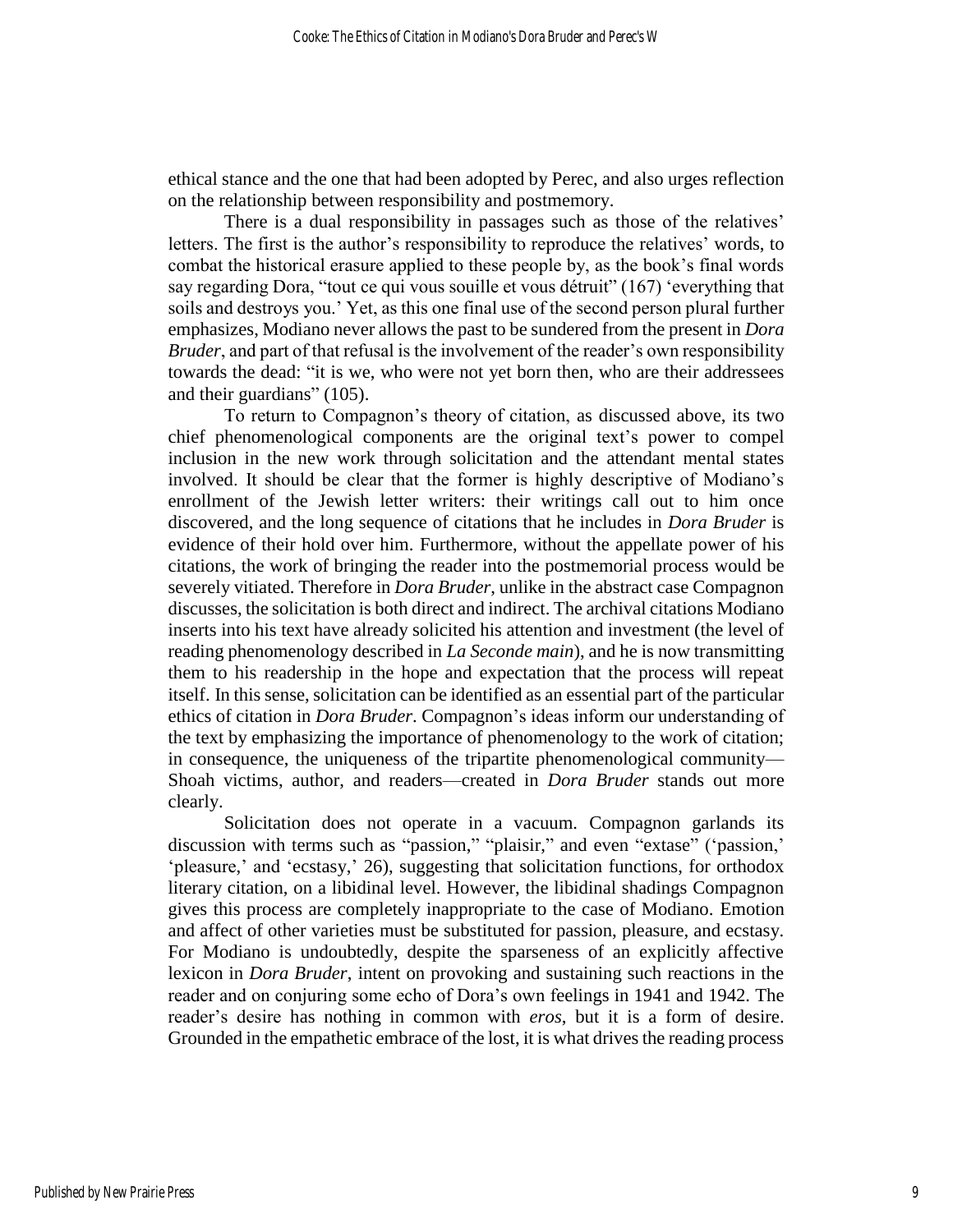in *Dora Bruder* in the absence of a conventional plot. (At the very least, we can say that this is the reaction of Modiano's ideal reader, though individual responses may vary in practice.)

When pleasure and ecstasy are supplanted by empathy and responsibility, the basis for a phenomenology of reading in *Dora Bruder* is established. In the process, *eros* is supplanted by *pathos* with respect to Compagnon's original theory. (He does not use these terms, but such is the difference between his account and the one that makes sense of *Dora Bruder*.) In other words, by virtue of its subject matter and the specific appeal it makes to its readers, Modiano has produced a work that transcends Compagnon's phenomenology of citation, adding a dimension of responsibility and empathy. The process of citation, and the hold that the cited text has over the writer, align here with what Compagnon observed in his study. But, because of the singularity of the subject matter and the particular relationship between Modiano and those he writes about, the mental states that accompany the work of citation are radically different.

The other major eyewitness citation in the pages of *Dora Bruder* is another letter, written by a prisoner called Robert Tartakovsky in the Drancy internment camp in 1942. Unlike the seven other letters already discussed, Modiano cites it in full. Its composition spans two consecutive days, the  $19<sup>th</sup>$  and  $20<sup>th</sup>$  of July 1942, and it is addressed to Tartakovsky's wife while also including numerous comments and thoughts intended for other members of his family. The letter thus presents significant differences with those cited earlier by Modiano. It is not an ignored entreaty to the authorities, but rather a missive to loved ones that, while attempting to reassure them about the author's plight, captures the mounting dread in the camp, feelings more poignant for the reader because of the knowledge of what followed. And here, Modiano does not offer any ethical commentary whatsoever: as with the seven earlier letters, he explains where he found the document (in this case a bookseller by the Seine), but unlike with those citations, does not discuss either the reader's or his own relation to it. He simply states: "Je recopie sa lettre, ce mercredi 29 janvier 1997, cinquante-cinq ans après" (148) 'I am reproducing his letter, this Wednesday the 29th of January 1997, fifty-five years later.'

But is this formal, textual difference also an ethical one? Are we to regard this letter differently from the others on account of its distinct presentation? We should not, and Modiano does not intend us to. The fact that he would devote around five pages of a short book to the transcription of another writer's words immediately suggests that responsibility is, once again, at the forefront of his writing, this time on a structural rather than a rhetorical level. The quiet dignity and composure of Tartakovsky's words unwittingly launch an ethical entreaty to Modiano's readers in a manner that needs no framing, but the novelist's insistence on noting the date on which he transposed them into *Dora Bruder* nevertheless provides a memorializing function.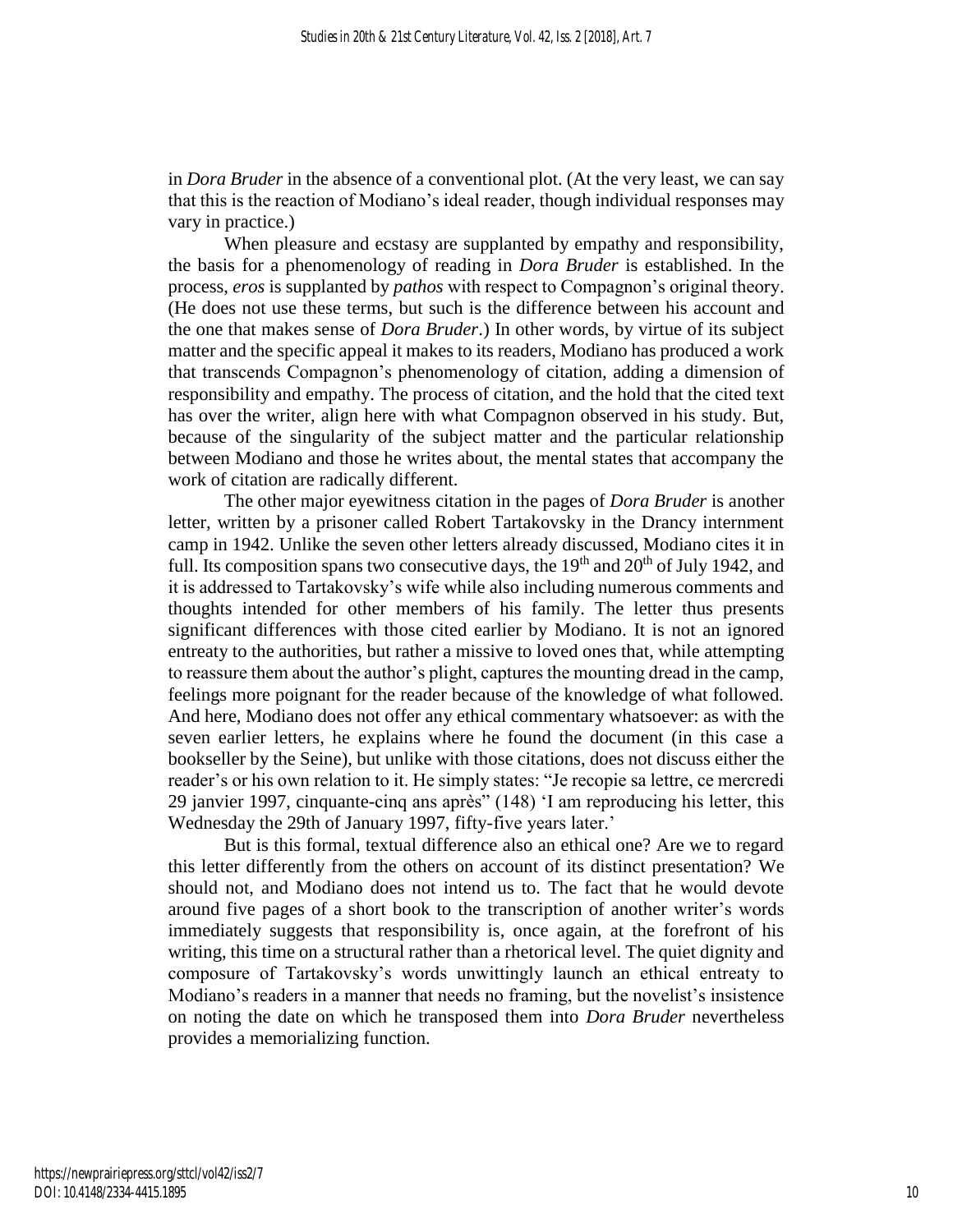This is not the only significance of the Tartakovsky letter. Although it does not directly relate to a discussion of the ethics of citation, an essential part of *Dora Bruder* is Modiano's quest to understand his father. As Cooke notes, "Albert appears in roughly one third of the sections" (286), and Denis Cosnard suggests that "l'écrivain recherche presque autant son père que Dora" (231) 'The author is searching for his father almost as much as he seeks Dora.' Neither the documents relating to Dora nor the letters analyzed here assist directly in this quest. However, Robert Tartakovsky provides a painful counterpart/counterexample to Albert Modiano as he is portrayed by his son, in other words an emotionally cold and distant man who eventually disappeared from Patrick's life. Tartakovsky's letter, as noted, addresses his wife and family, and despite the extreme nature of his circumstances, the deportee movingly maintains a tone of calm reassurance in describing his plight in sentences such as "si vous n'avez pas de nouvelles, ne vous inquiétez pas, au besoin adressez-vous à la Croix-Rouge" (149) 'If you receive no news, don't worry, and if necessary ask the Red Cross.' As such, he marks a difference with Albert Modiano, who himself escaped the deportations, according to his son, through a combination of luck, initiative, and, perhaps, sympathetic contacts with the authorities. Tartakovsky fulfills his responsibilities towards his family even though almost every other aspect of his agency has been taken away. In contrast, Modiano makes space in *Dora Bruder* to recall a domestic incident from his teenage years, in which his father called the Parisian police on him and gloweringly accompanied him to the station in much the same *panier à salade* (slang for 'police wagon') used to round up Jews and others during the war. Tartakovsky fulfils his duties as paterfamilias despite police persecution; Modiano *père* unleashes a (much lesser) version of it on his son as a means of discipline.

Thus, applying the ethical concept of responsibility to the Tartakovsky letter reveals that this document is the clearest example of the double nature of responsibility in Modiano's citations and that Albert Modiano can be detected in counter-relief even in passages of *Dora Bruder* in which he does not figure explicitly. He is, in Johnnie Gratton's words, "a persistent if ever-ghostly presence" (41). As we read Tartakovsky's words to his family, Modiano challenges us to assume the lesser, but still vital, responsibility of preserving his memory and those of the other victims.

Compagnon remarks that "la substance de la lecture (sollicitation et excitation) est la citation; la substance de l'écriture (récriture) est encore la citation. Toute pratique du texte est toujours citation, et c'est pourquoi, de la citation, aucune définition n'est possible. Elle appartient à l'origine, elle est une souvenance de l'origine" (34) 'The substance of reading (solicitation and excitation) is citation; the substance of writing (rewriting) is also citation. Every textual practice is always citation, and this is why, for citation, no definition is possible. It belongs to the origin, it is a remembrance of the origin.' These words are noteworthy, for our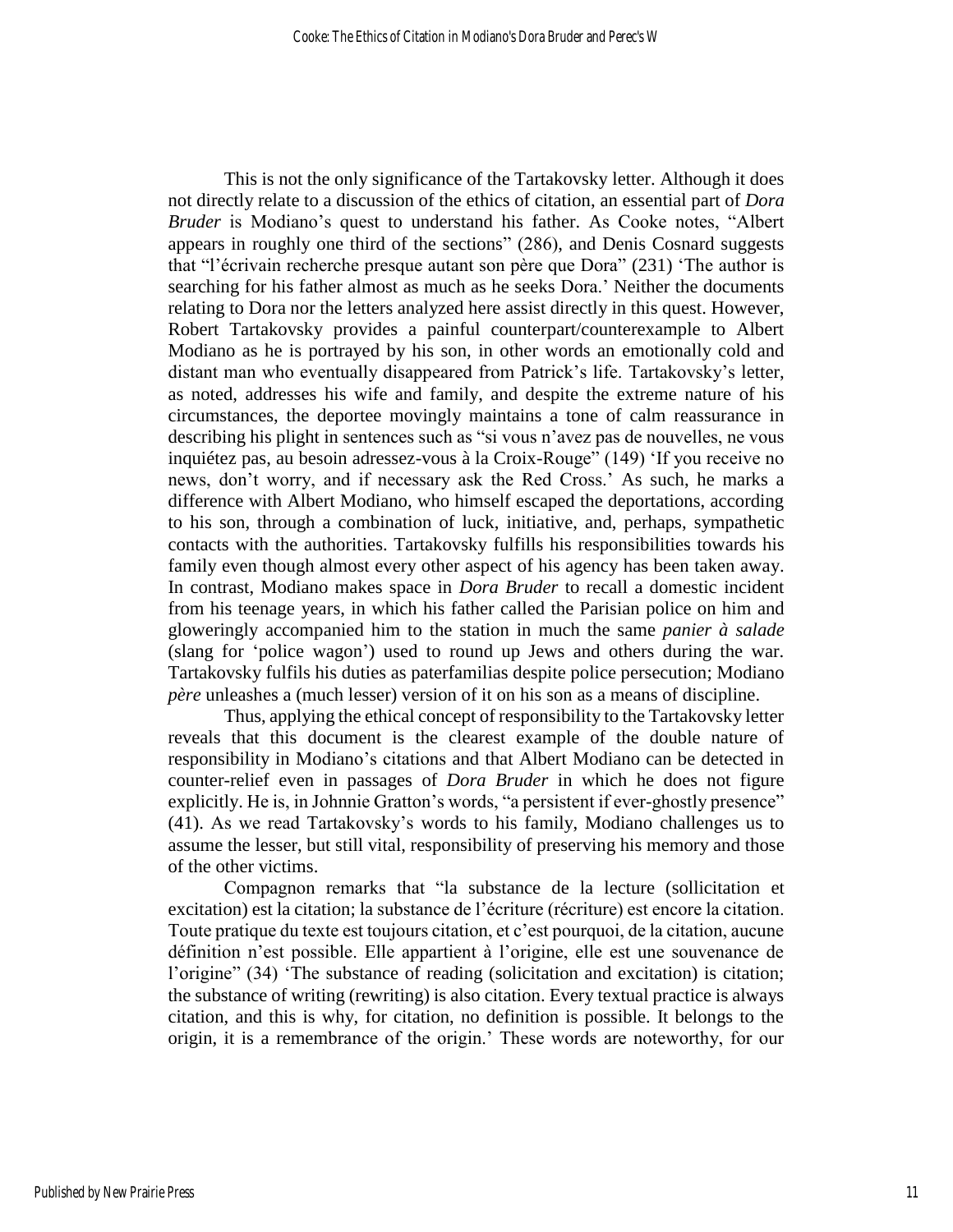purposes, in two ways. Compagnon's claim of the impossibility of defining citation may seem easily refutable by picking up the *Larousse*, but it does lead into a question that the present analysis cannot leave unanswered: do letters such as Tartakovsky's represent conventional citation? *La Seconde main* takes as its focus the explanation of literary citation, of the use of one published text in a later one. But, of course, those writing letters to the authorities, or to loved ones, during the Occupation never intended for their words to end up in print more than a halfcentury later.

This difference helps explain why Compagnon's reflections on citation require adaptation before they can make sense of *Dora Bruder*. Because the words of Tartakovsky and the other letter writers must be brought into the transhistorical network of publication by Modiano himself, the "remembrance of the origin" alluded to by Compagnon no longer refers to a literary origin. Instead, it refers to the lives lived in, and in many cases cut short by, the shadow of Nazism. The foremost among these, Dora's, is the origin of the text through another citation, the missing person notice that features on the first page of the book and that is the impulse for the entire, more than decade-long, project. <sup>4</sup> The author's citations of the letters serve to connect his writing not only to the original texts, but also, and more importantly, to the lives of the dead who wrote them. At every turn, he is attempting to resurrect the lost origins (the traces of lives) from which the book began and, in the process, to combat his fear regarding the link between present and wartime past: "Par moments, le lien s'amenuise et risque de se rompre, d'autres soirs la ville d'hier m'apparait en reflets furtifs derrière celle d'aujourd'hui" (76) 'At times, the link weakens and is in danger of breaking, but on other evenings the city of yesteryear reveals itself to me in furtive glimmers behind the city of today.' The work of citation joins his peregrinations in the relevant sites of Paris as a means of grasping those "furtive glimmers." Akane Kawakami has described the physical locations of the city in which the link between past and present is strongest for Modiano as "gateways" (260), and we might read the letters as another form of gateway, one which must be kept open through the ethics of responsibility.

A very different set of concerns informs Georges Perec's use of citation in the final chapter, numbered XXXVII, of *W ou le souvenir d'enfance*. There, he introduces a citation from David Rousset's *L'Univers concentrationnaire* (*The Other Kingdom*), published in 1946 and, as such, one of the first analyses and testimonies of the Nazi camps. As with the wartime letters employed by Modiano, Rousset infuses the authority of an eyewitness deportee in a work whose author stands in a complex and distanced relationship to the crimes described. However, in sharp contrast, Rousset's book won the Prix Renaudot, one of France's most prestigious literary awards, and continues to be read today for the power of its portrayal and the nature of its insights. Moreover (and, as will be seen, this difference is essential to understanding what Perec does with the citation), Rousset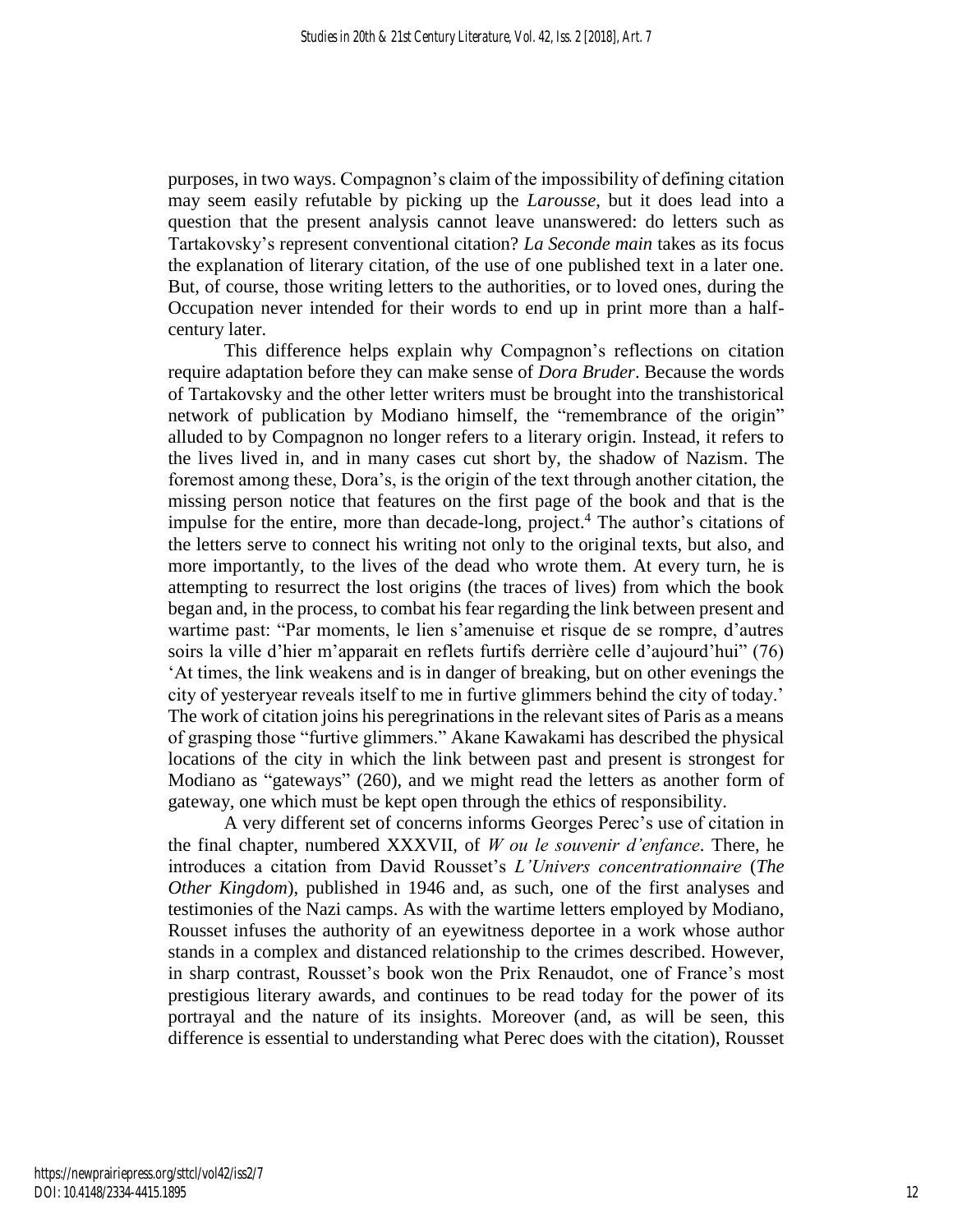was not Jewish: he was deported for his participation in the Resistance and held primarily in Buchenwald and Neuengamme. Therefore, Perec is citing a published author rather than a private individual, a political prisoner rather than a Shoah victim, and a survivor rather than someone who lost their life in the camps. This set of differences produces, in its turn, a different ethics of citation.

In the first chapter on his childhood, Perec had informed the reader that: "A treize ans, j'inventai, racontai et dessinai une histoire. Plus tard, je l'oubliai. Il y a sept ans, un soir, à Venise, je me souvins tout à coup que cette histoire s'appelait 'W' et qu'elle était, d'une certaine façon, sinon l'histoire, du moins une histoire de mon enfance"  $(17-18)$  'At the age of thirteen, I invented, told and illustrated a story. Later on, I forgot it. Seven years ago, one evening in Venice, I suddenly remembered that the story was called "W" and that it was, after a fashion, if not the story, then at least a story of my childhood.' The fictional, pseudo-ethnographic half of the book is thus presented as the resurrection of a long-forgotten story, which, for the author, contains some elements of the truth of his own childhood. Consequently, *W ou le souvenir d'enfance* is, more generally, a work of selfcitation, of the adolescent Perec's inchoate version of the same story. Rousset's writing contrasts significantly with this previously lost origin.

This is the context for the late appearance of *L'Univers concentrationnaire* in Perec's text. The thirty-six preceding chapters have, save for the passage just cited, rigorously divided the autobiographical and W sections of the book, allowing them no points of contact. Of course, few readers are taken in by this division, recognizing the allegorical nature of the account of W and its disguised references to the camps. Citing Rousset makes the allegory explicit, for he describes the practices he witnessed and endured there in structural terms: "La structure des camps de répression est commandée par deux orientations fondamentales: pas de travail, du 'sport,' une dérision de nourriture" (221) 'The structure of the repression camps is dictated by two fundamental orientations: no work, but rather "sport," and derisory nutrition.'

The awful parody of sporting activity and the insufficiency of food have already been underlined as vital to the imagined land of W: "Les Athlètes sont donc, d'une façon permanente, soumis à un régime de carence qui, à plus ou moins long terme, risque de compromettre sérieusement leur résistance à la fatigue musculaire" (127) 'The Athletes are thus permanently subjected to a deficient diet which, over the medium to long term, is in danger of seriously compromising their resistance to muscle fatigue.' Strikingly, Perec tells us that he discovered Rousset's writing, which seems to provide the key not only to the structure of the Nazi camps but also to the structure of *W ou le souvenir d'enfance*, "des années et des années plus tard" (221) 'years and years later' after having devised his tale concerning W. As noted above, for Modiano, citing the Jewish letter writers allowed him to combine his own subject position with that of Dora Bruder, to fuse the two perspectives crucial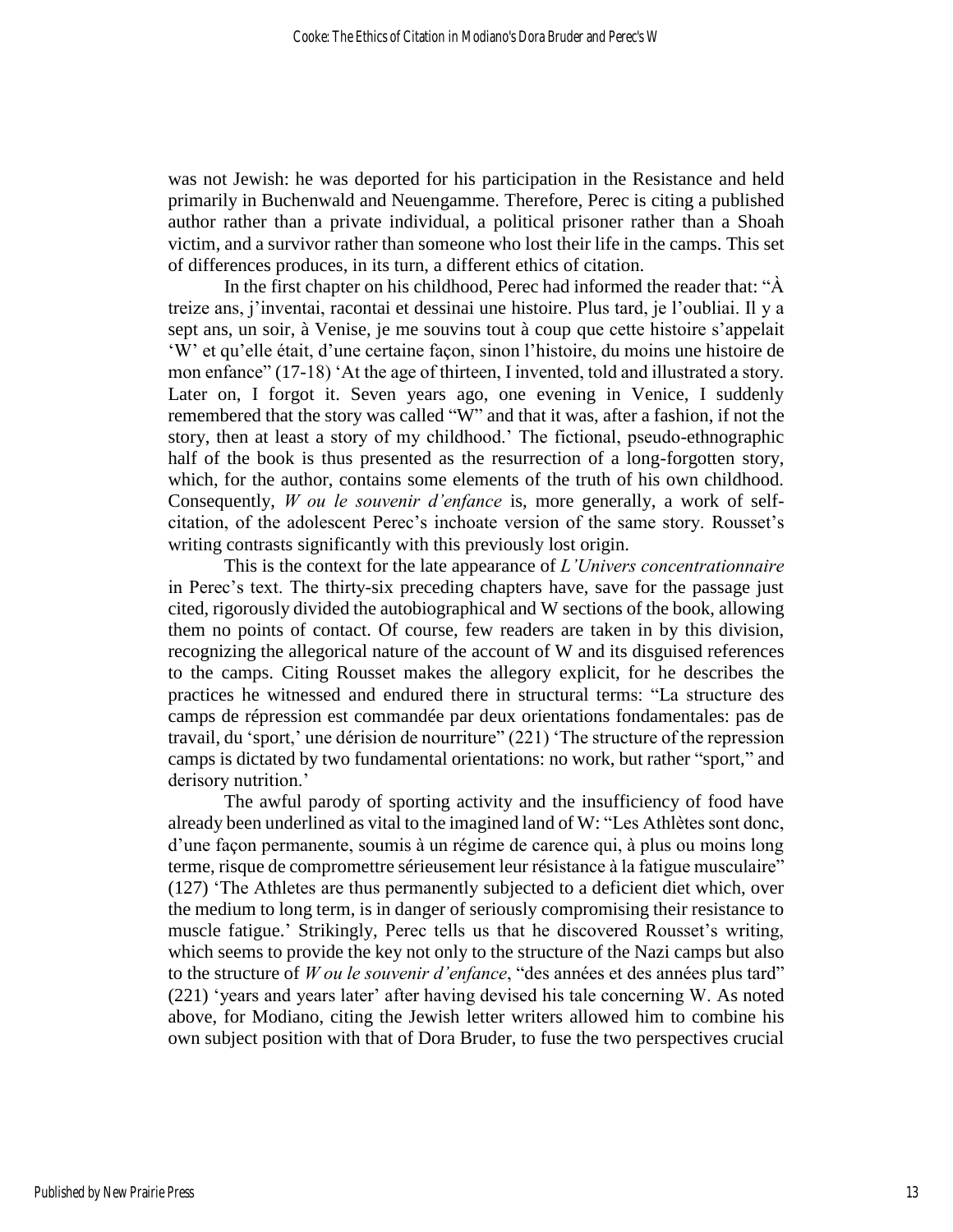to the composition of his book. For Perec, the two halves of *W ou le souvenir d'enfance* are much more clearly marked than in Modiano's considerably looser structural organization, which lacks clear chapters and moves much more fluidly between time frames, as Schulte Nordholt has observed: "Dans *Dora Bruder*, les glissements temporels sont incessants: au sein d'une meme phrase parfois, on glisse de 1941 à 1996, à 1957, 1965, 1988 . . ." (82) 'In *Dora Bruder*, the temporal slippages are incessant: sometimes within the same sentence, we slip from 1941 to 1996, to 1957, 1965, 1988 . . .'

Yet the citation of Rousset nevertheless creates a similar fusion within Perec's text. As with Modiano, it happens through the words of one who lived the events from which the author was himself separated. While Modiano was temporally distanced from the war by his birth in 1945, Perec was spatially distanced from it, having been sent into hiding in the Alps while his mother remained in Paris. Rousset's testimony as a survivor provides the authority of lived experience that Perec himself tries and ultimately fails to access through his own writing; in this sense it completes the work done in the autobiographical chapters of *W ou la souvenir d'enfance*. Philippe Lejeune's genetic research into *W ou le souvenir d'enfance* has shown that chapter XXXVII is a late addition to the text, produced after "le manuscript proprement dit" 'the manuscript proper' in a series of typewritten sheets; he comments that "la citation de David Rousset . . . nou[e] de manière fulgurante les différents fils du livre" (100) 'the citation of David Rousset . . . ties together the book's different strands in dazzling fashion.' One wishes that Lejeune had expanded on this comment, not least because *fulgurant*, derived from the Latin *fulgur* ('lightning flash'), has a range of literal and figurative meanings in French ranging from ocular blinding to searing pain to lightning speed, each of which could be taken as significant in this context. Similarly allusively, Warren Motte observes that "il s'opère dans le texte un phénomène de convergence, car le *telos* des deux récits est l'univers concentrationnaire" (76) 'a phenomenon of convergence is at work in the text, for the *telos* of both narratives is the concentrationary universe,' thereby acknowledging Rousset's presence without discussing it directly.

Using Rousset grounds the allegory of the W chapters in the historical actions of the Nazi regime: Jeanne Bem observes that "cette citation est comme un miroir qui redresserait l'image ambiguë des descriptions de l'île W" (39) 'this citation is like a mirror that somehow corrects the ambiguous image of the isle of W and its descriptions.' Max Silverman, meanwhile, has suggested that "the quote at the end of the text from David Rousset's famous *L'Univers concentrationnaire* can be read as a condensation of different contexts rather than the designation of the Holocaust as the only marker of dehumanization and loss  $\ldots$  ." (423). Silverman's concern is to connect the Nazi camps to the wider history of imperialist practices, but this connection is, although thought-provoking, problematic if the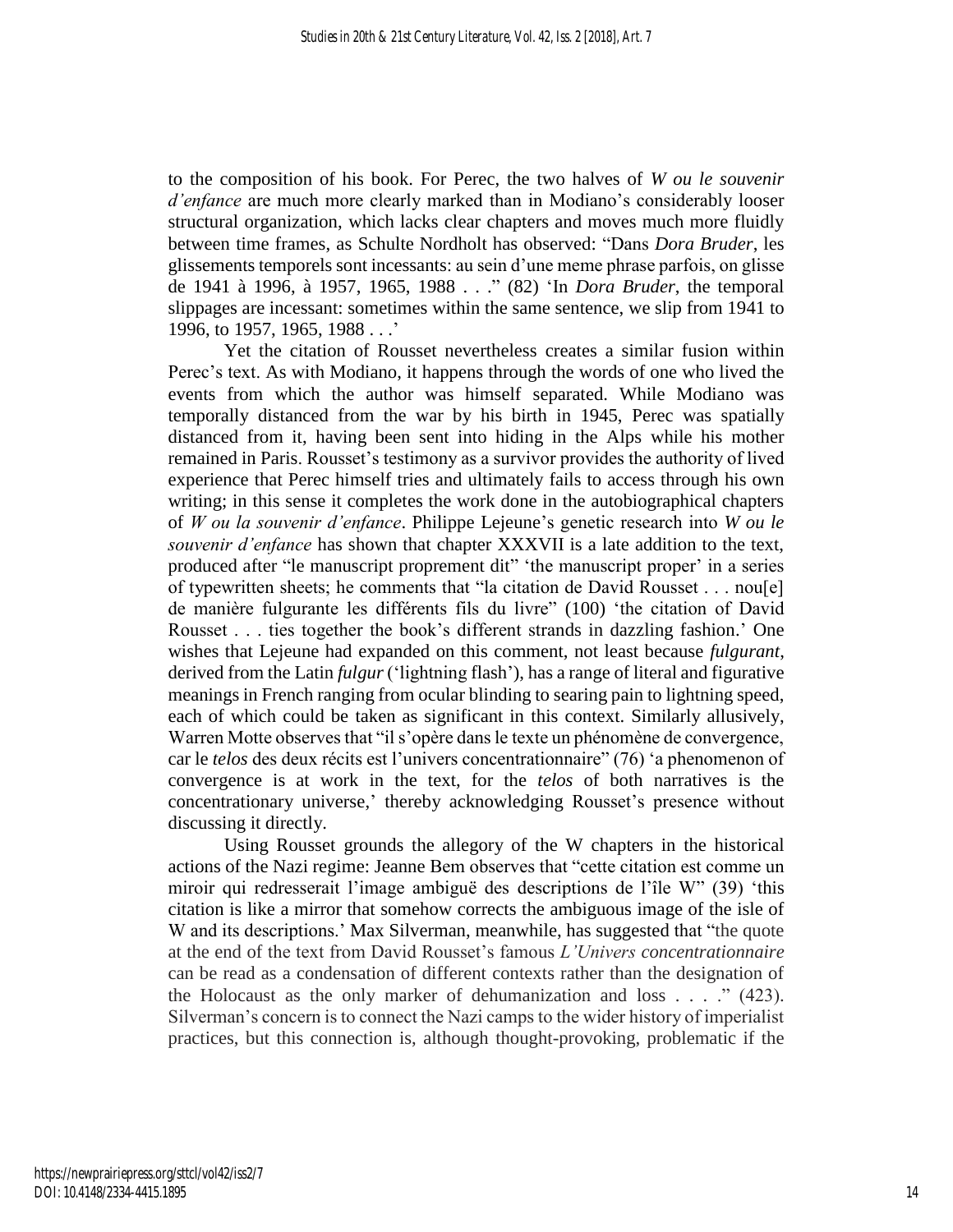uniquely barbaric nature of the Holocaust is not reaffirmed. My concern is rather to underline the internal condensation that citing Rousset performs within the pages of Perec's work, a connection not primarily between historical atrocities but between textual elements.

Perec and Modiano alike, then, use citation of wartime victims to distill different aspects of their writing into the relevant passages. But this does not mean that Perec's ethics of citation in *W ou le souvenir d'enfance* is equivalent to Modiano's use of "responsibility" in *Dora Bruder*. Instead of "responsibility," we should substitute the term "resonance" to describe the status of Rousset's words in Perec's final chapter. As indicated, the citation was introduced by Perec's assertion that he discovered it late in the process of elaborating the world of W; in other words, it is presented as confirming a truth already arrived at by other means. And, once the Rousset excerpt has concluded, Perec ends with a short paragraph that brings his book into the present of its composition: "J'ai oublié les raisons qui, à douze ans, m'ont fait choisir la Terre du Feu pour y installer W: les fascistes de Pinochet se sont chargés de donner à mon fantasme une ultime résonance: plusieurs ilots de la Terre de Feu sont aujourd'hui des camps de déportation" (222) 'I have forgotten what drove me, at age twelve, to choose Tierra del Fuego as the location for W: Pinochet's fascists have taken it upon themselves to give my fantasy a final resonance: numerous islets of Tierra del Fuego are today being used as deportation camps.' Thus, just as Rousset has already provided an articulation point for the two halves of *W ou le souvenir d'enfance*, the autobiography and the ethnography, the passage from *L'Univers concentrationnaire* itself becomes articulated with Pinochet's camps of the 1970s. The point of articulation is Perec's final failure to recall a detail from his childhood, this time why he chose Tierra del Fuego as the location for W. Perec is clearly not equating Pinochet's regime with that of Hitler, despite the use of *fascistes* to describe his henchmen. Nevertheless, the author seems struck by the fainter echo of World War II in contemporary human rights abuses, a "final resonance" to set alongside the biographical and structural examples found earlier in the book.

In two different ways, then, citing Rousset sets up resonances within the text of *W ou le souvenir d'enfance*, and Perec explicitly uses the noun *résonance* in concluding the book. The internal resonance between the work's halves is joined by the resonance between Perec's fictional land and the abuses of the Chilean dictatorship, between the allegory of the Second World War and the contemporary history of South America. Not only does Perec describe these parallels as *résonance*, but he also refers to his *fantasme* ('fantasy'), which evokes another aspect of Compagnon's *La Seconde main*. There, the theorist states that "citant, faisant intervenir un dehors de l'écriture, introduisant un partenaire symbolique, je tente d'échapper, autant que possible, au fantasme et à l'imaginaire" (40) 'By citing, by involving an outside to my writing, by introducing a symbolic partner, I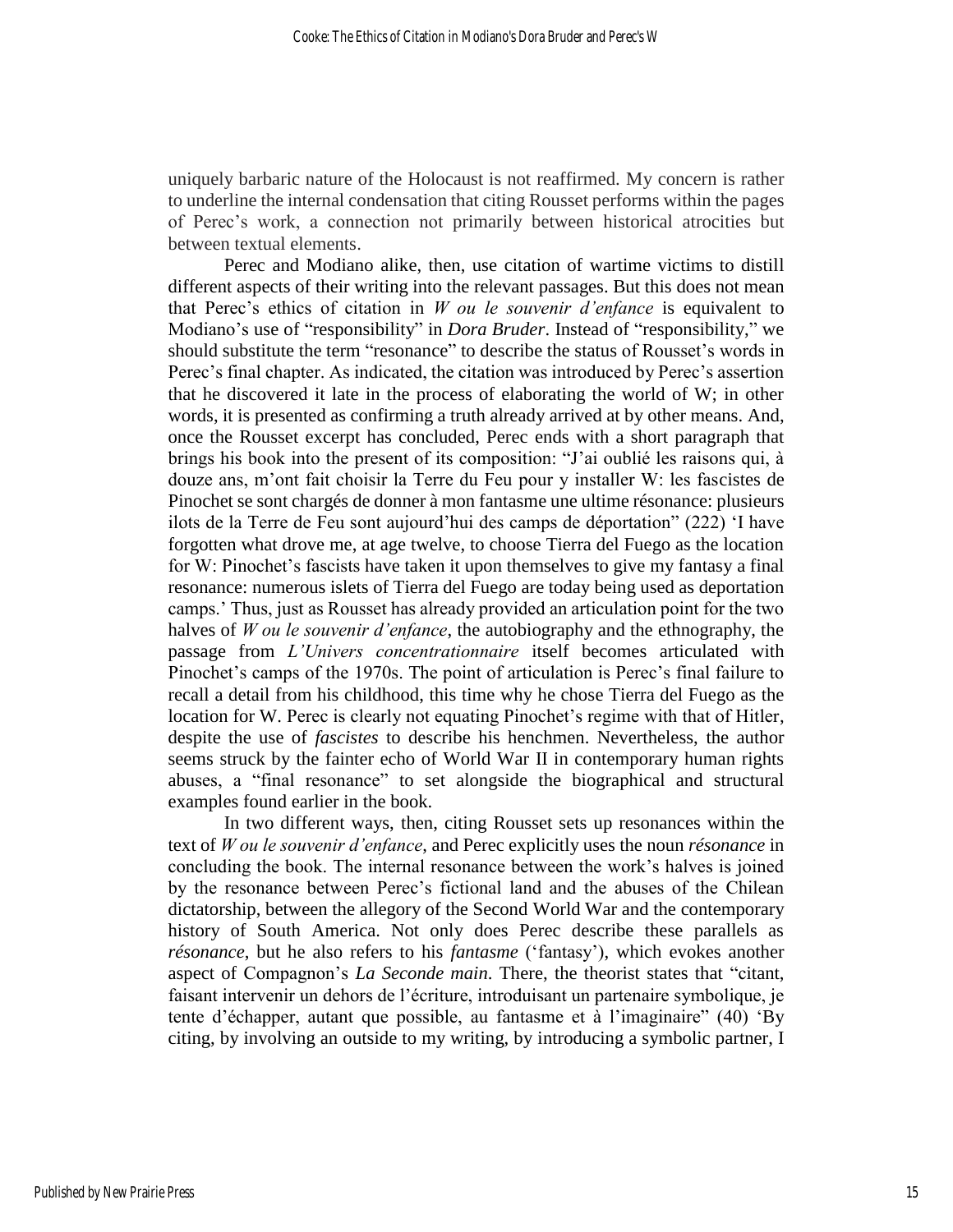am attempting to escape, as far as possible, from fantasy and the imaginary.' Rousset, 'symbolic partner' to Perec in the final two pages of his book, confirms that the imaginary world of W is scarcely imaginary at all and that its lessons are both real and enduring. By including the words of an eyewitness at the last, Perec legitimates the allegorical treatment of the camps that had gone before, and by conjoining the citation with a reference to Pinochet, the allegory's reference moves beyond the 1940s alone to find an echo in the present of composition.

Thus resonance becomes an ethical category. It allows transcendence of the particular to the general, moving from Perec's own family history and the wartime years to other lives and other crises. Both Rousset's structural analysis, which transcends his individual lived experience to instruct the reader in the grim mechanisms that produced it, and the historical reality of the 1970s which provide the backdrop to Perec's final version of the W story, illustrate this movement from particular to general, and both are explicitly textually connected to the concept of resonance. Using *L'Univers concentrationnaire* in the final two pages allows Perec to refigure the structural divides that have characterized the first thirty-six chapters. No longer does *W ou le souvenir d'enfance* jump from autobiography to allegory and back on a strict schedule: the fusion of the lived experience of the war and the abstract analysis of the concentration camps occurs as an apotheosis made possible by using Rousset's words rather than Perec's own.

The supersession of the particular by the general is also detectable in Perec's work of citation. For, in fact, Rousset did not write that "la structure des camps de répression est commandée par deux orientations fondamentales" (221). As David Bellos has underlined (551), the original text reads: "La structure des camps comme Neue-Bremm, près de Sarrebrück, de répression contre Aryens, est commandée par deux orientations fondamentales" (48) 'The structure of torture camps designed for Aryans, such as Neue-Bremm near Saarbrücken, is dictated by two fundamental orientations.' Perec modifies the opening sentence of the citation (which is otherwise transposed verbatim) to remove the reference both to Neue-Bremm and to "Aryans," leaving the more global "camps de répression."

To note the change is not to critique Perec; citation purists may find the lack of acknowledgement uncomfortable, but such is not my perspective. Rather, the difference between Perec's version and Rousset's original further foregrounds the importance of resonance as an ethical and hermeneutic category in *W ou le souvenir d'enfance*. Perec is willing to alter the specifics of *L'Univers concentrationnaire* in order to create a more resounding echo with his own family history and with the extermination camps, such as Auschwitz, rather than solely with torture camps such as Neue-Bremm, which were not used in the Holocaust. As with the reference to Pinochet's camps, Perec uses Rousset to show that his fiction of W, just like his memories of childhood, has a resonance beyond the covers of his book or the branches of his family tree.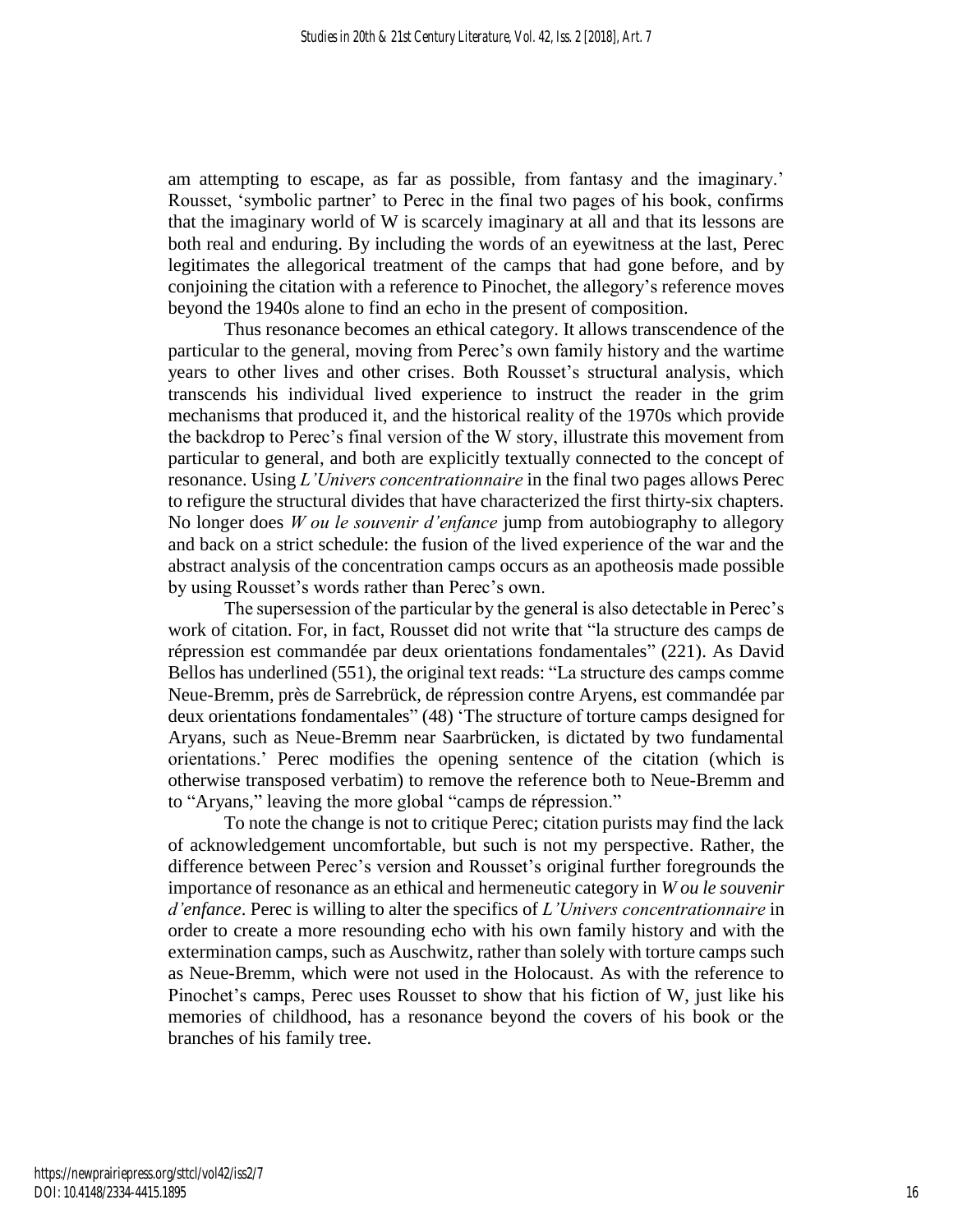The additional universality that Perec adds to Rousset's words in transcribing them into *W ou le souvenir d'enfance* stands in sharp contrast to the fragmentary and often inconsistent memories that have featured in the preceding autobiographical chapters. Just as Modiano's ethical stance towards citation is also an attempt to bridge the divide separating him from his father, so Perec's appeal to resonance is not solely a universal question of connecting the different victims of totalitarianism. It is also a means of countering the insufficiency of his own memories, the pain of his separation from his mother at the Gare de Lyon. But, in citing a political detainee who survived the war and was never held in an extermination camp, and by using words that originally described the treatment of "Aryans," Perec also erases the specific torment and genocide of the Jewish people. In compensating for his lack of first-hand knowledge, he repeats the loss of his own Jewishness on the level of the book as a whole. The ethics of resonance thus bring with them a challenging ethical implication: that, for Perec, the Holocaust can only be described if its universalization effaces Jewishness, whether his own family story or the unique horrors of the extermination camps.

To return to Perec's membership in the Oulipo, we might conclude that citing Rousset is also an abandonment of the loosely Oulipian principles that had informed the composition of *W ou le souvenir d'enfance* until that point. Perec himself refers to these principles as "l'artifice d'une écriture exclusivement préoccupée de dresser ses remparts" (58) 'the artifice of a text that is concerned solely with building its own ramparts.' Kristy Guneratne suggests that the notion of clinamen, originating in Lucretius's philosophy, can describe both some aspects of Perec's Oulipian writing and his "negotiation with traumatic memory" in *W ou le souvenir d'enfance* (29). Motte, meanwhile, has called Perec's oeuvre as a whole, in introducing a reading of *W ou le souvenir d'enfance*, "une écriture du désastre qui traduit la catastrophe et la contrainte qu'elle impose" (75) 'A writing of disaster, which translates catastrophe and the constraints it imposes.' The separation of autobiography from allegory, the distinction between direct and indirect discussion of the war and the genocide, the boundary between clouded memory and dark fantasy, the alternation of chapters: these are all undermined and conflated in chapter XXXVII by the hybrid significance of the borrowings from *L'Univers concentrationnaire*. The search for resonance, therefore, further entails recusal of Perec's Oulipian literary identity along with his Jewish identity.

This is particularly striking because it is strikingly particular to Perec: in the years preceding the publication of *W ou le souvenir d'enfance*, French historical consciousness had moved in the opposite direction. Samuel Moyn has explored the importance of Jean-François Steiner's incendiary 1966 book *Treblinka: la révolte d'un camp d'extermination* (*Treblinka: The Revolt of an Extermination Camp*). Moyn argues that Steiner helped trigger "a shift in French post-Holocaust culture . . . from a broadly universalist (and often antifascist) paradigm that assimilated the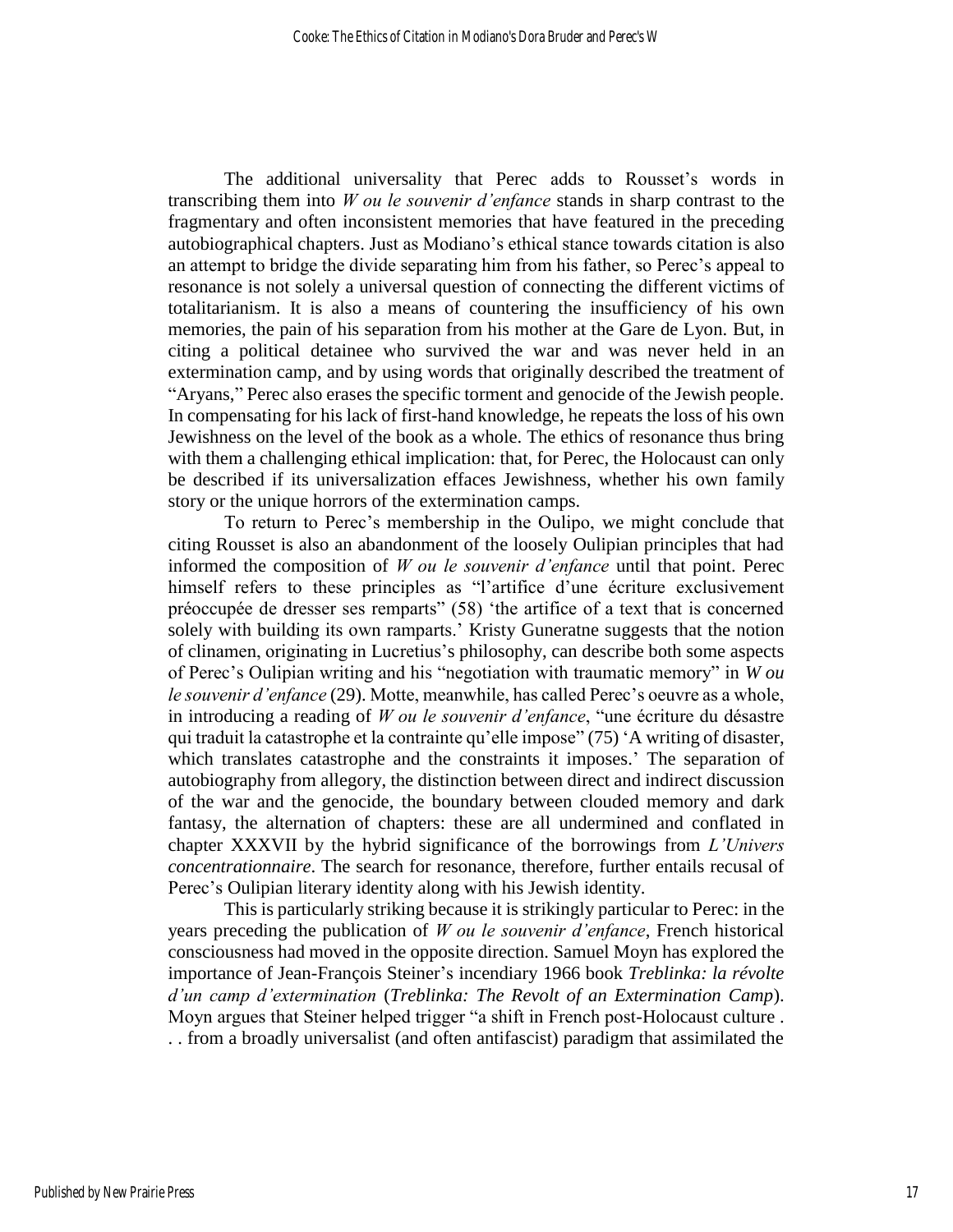Holocaust to other Nazi crimes . . . to a new regime of memory in which the Holocaust received specific attention as a phenomenon in its own right" (2). Almost a decade later, the modification of Rousset's text to conflate concentration and extermination camps, and simultaneously to conflate the treatment of Jewish and "Aryan" prisoners, indicates that *W ou le souvenir d'enfance* resists the paradigm shift taking place in France, refusing to participate in the "new regime of memory." The fact that Rousset proved to be Steiner's "most vociferous antagonist" (Moyn 48) in the polemics that erupted after the publication of *Treblinka* helps to underline this point. Bellos points out that, for a range of reasons including his secular upbringing, tenuous childhood memories and espousal of left-wing culture, Perec "put his own Jewishness in the category of purely contingent facts," and that in "*W or The Memory of Childhood*, the simultaneous assertion and denial of Jewishness is a fundamental if largely hidden feature of the book" (279). But consideration of the post-1966 cultural context in which the Holocaust was viewed as he completed *W ou le souvenir d'enfance* underlines just how much writerly effort was required to reaffirm that contingency and the extent to which the universalizing gestures of chapter XXXVII raise as many questions as they resolve.

A final question suggests itself: why the distinction between resonance and responsibility when Perec is contrasted with Modiano? As we have seen, Suleiman uses Perec as archetypal of the 1.5 generation in elaborating her definition of it. And, in a different piece on *Dora Bruder*, she suggests that "Modiano's relation to the Holocaust, and to Dora Bruder . . . qualifies as a perfect example of postmemory as Hirsch defines it" ("Oneself as Other" 345 footnote 7). Suleiman is by no means the only critic to link *Dora Bruder* to Hirsch's ideas: Sven-Erik Rose has done so by connecting postmemory with surrealist aesthetics, describing Modiano's writing as "both paradigmatic of postmemory and highly evocative of, and indebted to, surrealist epistemo-esthetic experimentation." Gratton sees Modiano's engagement with postmemory as "metaphorizing personal memory via the memory of the other," developing a concept he terms 'paramemory' to describe the process (43).

Is the answer to the distinction between the two authors as simple as the distinction between the 1.5 generation into which Perec falls and the generation of postmemory exemplified by Modiano? Put another way, is a citational ethics of resonance, on the one hand, and of responsibility, on the other, a natural or logical consequence of the two authors' generational statuses? How do we infer the precise implications of their statuses for the practice of citation when writing on the Shoah? For Modiano, the ethics of responsibility is a confirmation of his postmemorial work elsewhere in the text, while also marking a departure from it. Recall that Hirsch characterizes the work of postmemory as being founded on "representation, projection, and creation." In his citations of the letters, Modiano privileges the former, but questions of projection and creation are far less clear. The sparse language and commentary furnished by Modiano himself in these passages imply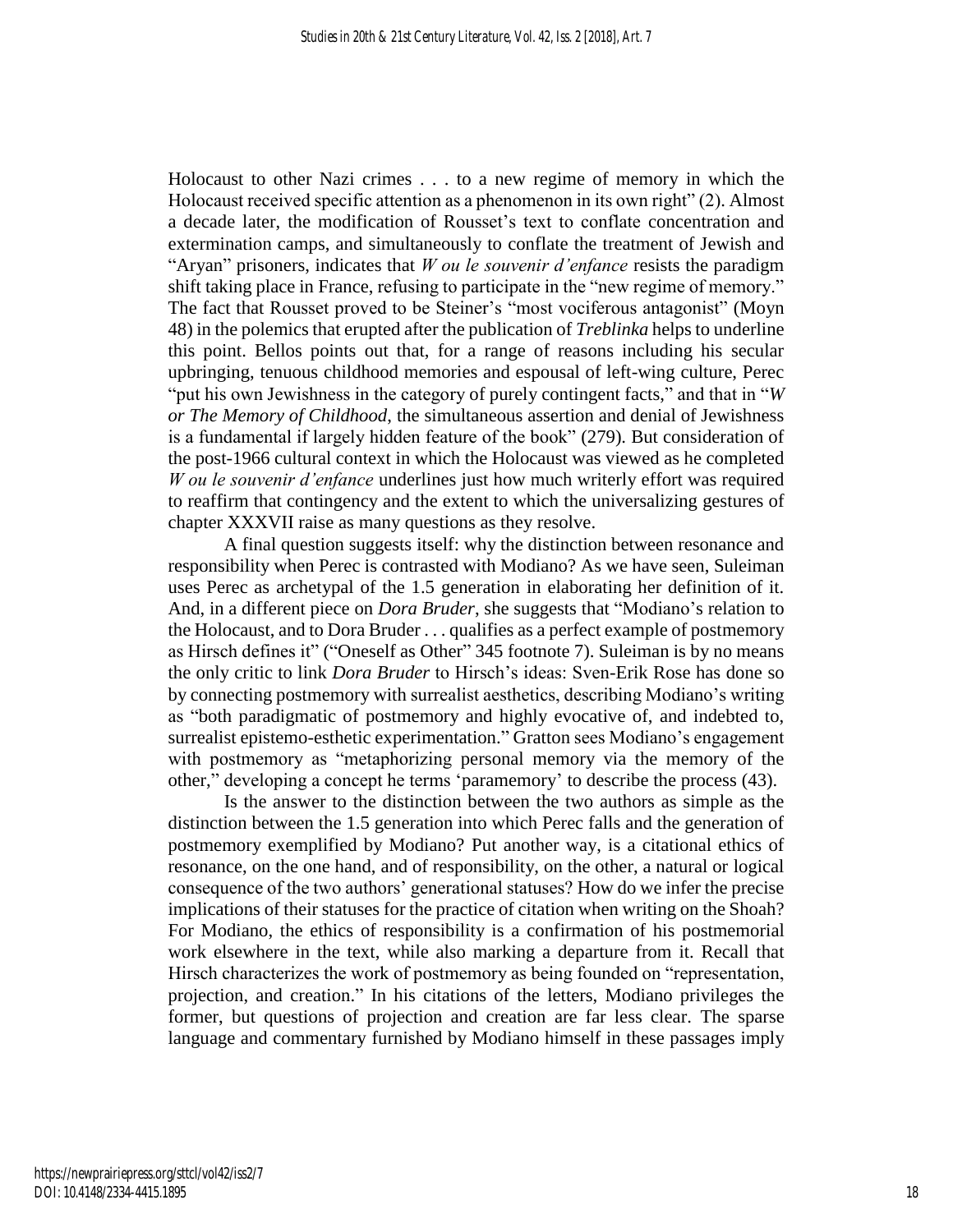a deliberate suppression of the creative impulse in order better to accomplish the custodial task he identifies. Furthermore, the notion of guardianship has an ambiguous relationship to projection, particularly where the letters are concerned. The writers are lost to the crimes of the past, and Modiano urges us to the relatively simpler task of preserving the memory of their documents, leaving unstated the fact that any projection of his or our consciousness into those of the letter writers is radically inadequate and incomplete: their trauma lies out of reach.

These citations, and their ethics of responsibility, are thus substantially different from those passages describing Modiano's visits to the Bruder family's former dwellings or speculating on Dora's mentality when fleeing her parents or her school. When surrendering his book to the words of the victims, Modiano also sets aside the claims made elsewhere in *Dora Bruder* to writerly *voyance* ('clairvoyance'), a term which, as Gratton has argued, is closely bound up with postmemory (44). In so doing, he opens up a wider space into which the reader might enter, to share the duty of remembrance.

As suggested above, Perec's final citation of Rousset, and the explicit ascription of "resonance" to it, also seem to distinguish this passage from the rest of the book, but in a very different way. Where Modiano's citations mark a step away from the postmemorial "creation" and "projection" diagnosed by Hirsch, Perec's use of Rousset is an attempt to transcend the "bewilderment" and "helplessness" Suleiman sees in him and other members of his generation. As Steven Jaron puts it, "the aporia . . . of not knowing how to express what one has experienced while at the same time needing to express that experience, is at the centre of Georges Perec's preoccupation with autobiography" (215). *L'Univers concentrationnaire* offers an escape from that aporia. Rousset's clinical analysis of the mechanisms of the camps combats bewilderment, and the authority of his status as a deportee, survivor, and writer defies the abuses of Nazism, reclaiming agency from helplessness. As noted, however, these reversals shift the emphasis of Perec's conclusion away from Jewish identity, both for himself as an individual and in the description of the Holocaust as a historical phenomenon.

Whether the reader chooses to view this conclusion as a successful supersession of trauma through the process of universalization, or conversely as a new form of loss that affirms the impossibility of using others' words to escape the predicament of the 1.5 generation, is perhaps an open question. What can be said is that, to a greater extent than Modiano's ethics of responsibility, Perec's ethics of resonance seem to concatenate new ethical questions that exceed the boundaries of the text, even as they purport to hold the key to the previous thirty-six chapters of *W ou le souvenir d'enfance*. Where Moyn stresses the importance of Steiner's *Treblinka* in 1966 as a catalyst for the shifting French view of the Holocaust that Perec resisted embracing, Rosemarie Scullion has argued (somewhat ironically for our purposes) that Modiano's equally incendiary first novel *La Place de l'étoile*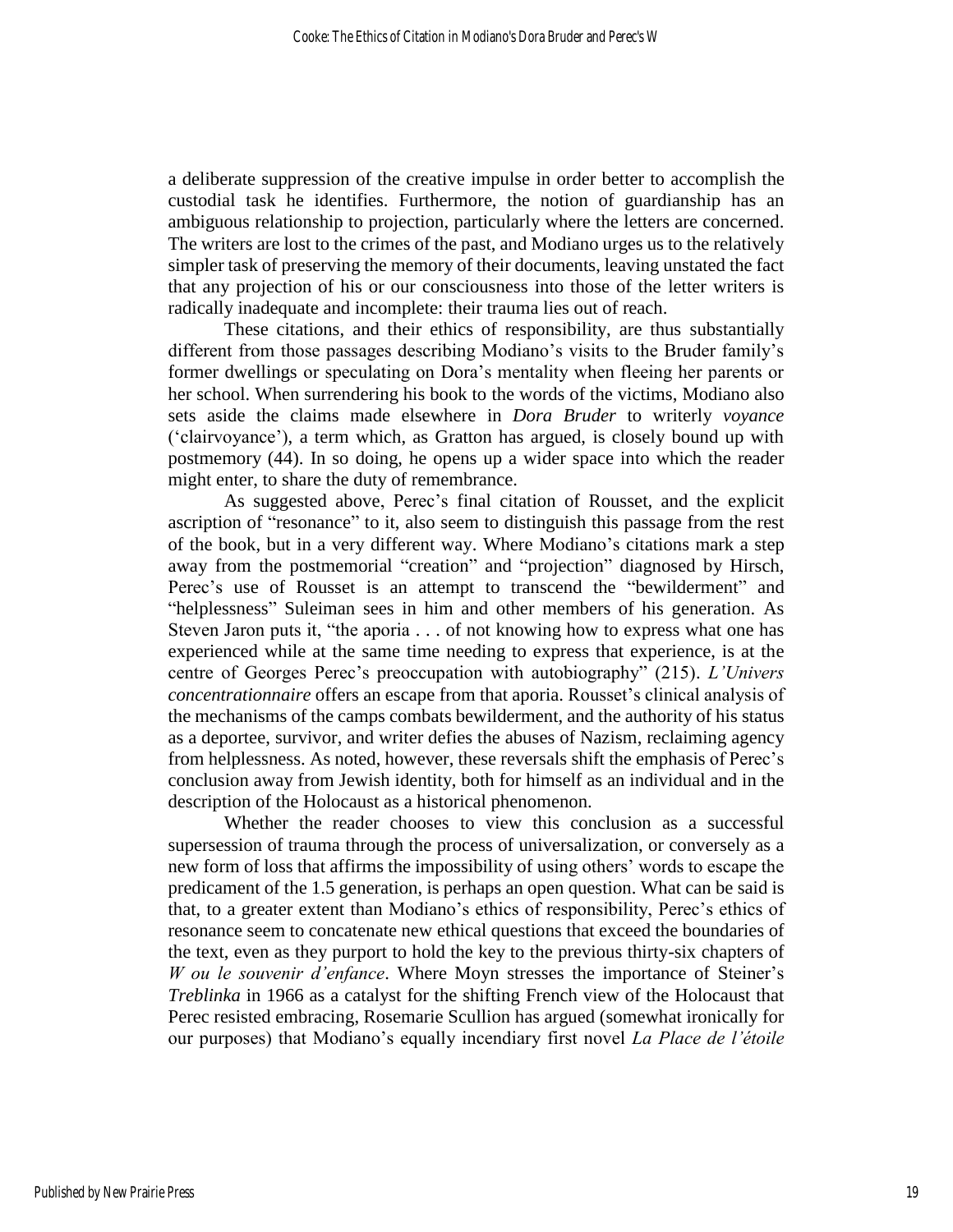(*The Occupation Trilogy: La Place de l'étoile*) two years later played a similar role. Scullion points out that "Perec appears not to have been fazed by either Modiano's writing or by the steady stream of revelations concerning French complicity in the Holocaust" (111), but close attention to the final chapter of *W ou le souvenir d'enfance* makes her point litotic in its mildness: Perec is not only unfazed, but performs a writerly operation that actively contravenes the historical revelations and reconceptions of the preceding decade.

We can conclude by noting that, for all their ambiguities and differences, these two works share a complex negotiation of the two distinct, but equally profound, divides that separate them from the objects of their literary inquiry. In relying on citations of non-literary origin that describe Nazi crimes firsthand, they complicate an orthodox understanding of literary citation as found in Compagnon's work, underlining that the ethics of the process are contextual, highly sensitive to the subject being addressed and the author's perspective thereon. The superficially similar, yet substantially different, motivations and techniques that each author brought to his work generate the respective ethics of responsibility and resonance: in so doing, they offer us a new means of apprehending how the contrast between Hirsch's postmemory and Suleiman's 1.5 generation plays out in the realm of literature. Further scholarship might address the question of whether other, as-yetunexamined, ethical stances can be found in other works using citation to work through tragedy and what other mechanisms govern the interaction between the author's psychology and the gravity of the events being described. The use of others' texts (the Jewish victims for Modiano, Rousset's analysis for Perec) allows a condensation of *Dora Bruder*'s and *W ou le souvenir d'enfance*'s divided structures, underlining that for both authors, the trauma of "the war, the camps" cannot be written alone.

#### Notes

1. While I am quoting from Modiano "Avec Klarsfeld," this article was first published in *Libération*, Wednesday November 2, 1994.

2. Compagnon cites, as a striking example of solicitation, the minor scandal that erupted over the reader of a literary review in 1930s France. The man, a forest ranger, wrote in to declare that his library was composed not of major works but of excerpts that he had idiosyncratically cut out of them, including writings by Céline, Baudelaire, and Corneille (Compagnon 27-28; original letter published in *Le Bulletin des lettres* [*The Literary Bulletin*], January 25 1933). Respectively wry and disdainful responses from Céline himself and the literary critic Émile Zavie testify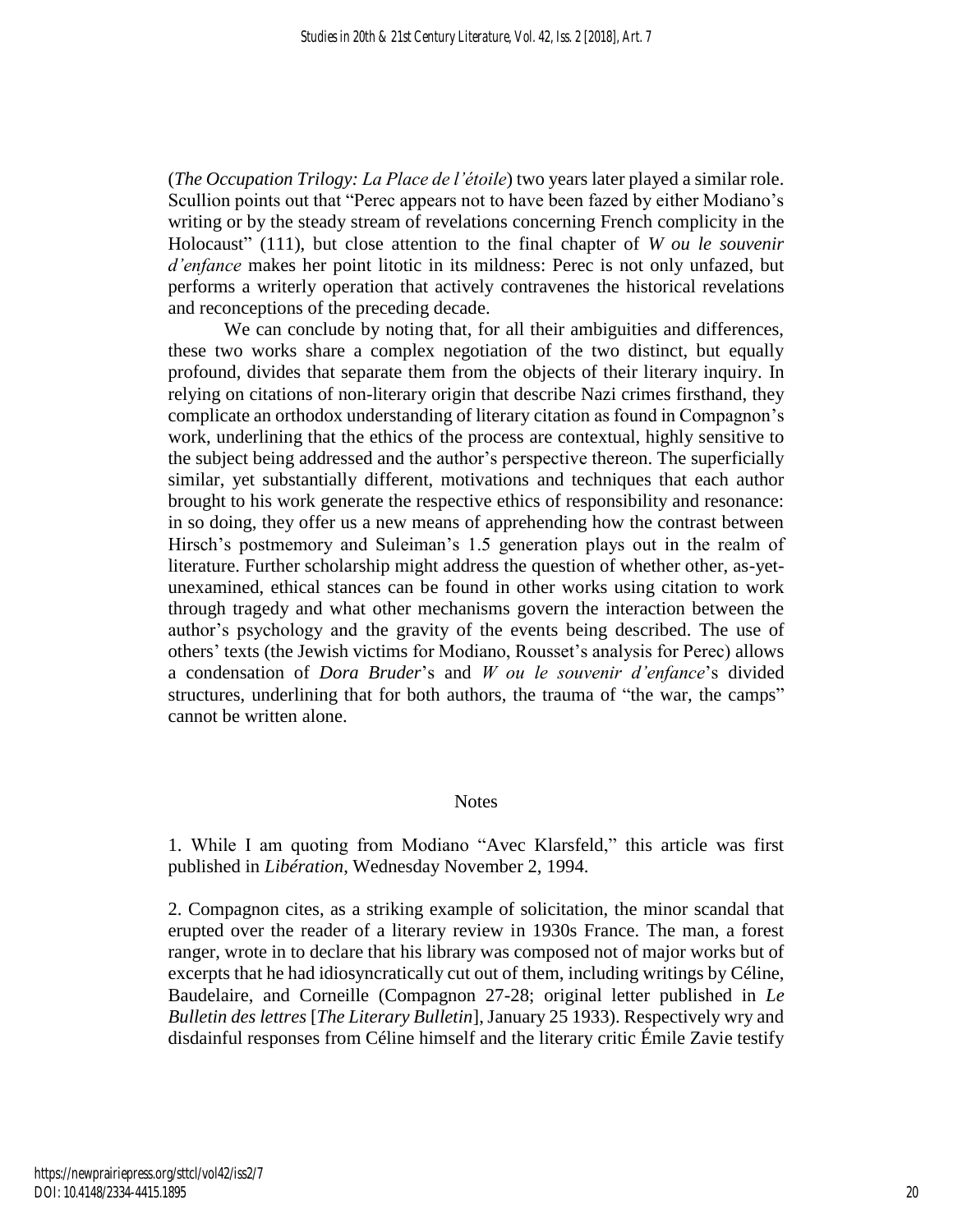to the questions generated when the personal solicitation underlying citation gives rise to discussion in the public sphere.

3. All translations are my own.

4. As Morris has shown, Modiano's work on *Dora Bruder* continued in revisions to the 1999 paperback, marking eleven years from when he discovered the notice.

#### Works Cited

Bellos, David. *Georges Perec: A Life in Words*. David R. Godine, 1993.

- Bem, Jeanne. "La mémoire, l'écriture et l'impossible à dire: Robert Antelme, Patrick Modiano, Georges Perec." *Colloquium Helveticum*, vol. 27, 1998, pp. 25-41.
- Compagnon, Antoine. *La Seconde main ou le travail de la citation*. Seuil, 1979.
- Cooke, Dervila. *Present Pasts: Patrick Modiano's (Auto)Biographical Fictions*. Rodopi, 2005.
- Cosnard, Denis. *Dans la peau de Patrick Modiano*. Fayard, 2010.
- Gratton, Johnnie. "Postmemory, Prememory, Paramemory: The Writing of Patrick Modiano." *French Studies*, vol. 59, no. 1, 2005, pp. 39-45.
- Guneratne, Kristy. "Left Behind: Memory, Laterality and Clinamen in Perec's *W ou le souvenir d'enfance*." *Romance Studies*, vol. 24, no. 1, 2006, pp. 29- 39.
- Hirsch, Marianne. *The Generation of Postmemory: Writing and Visual Culture after the Holocaust*. Columbia UP, 2012.
- ---. "Surviving Images: Holocaust Photographs and the Work of Postmemory." *The Yale Journal of Criticism*, vol. 14, no. 1, 2001, pp. 5-37.
- Jaron, Steven. "Autobiography and the Holocaust: An Examination of the Liminal Generation in France." *French Studies*, vol. 56, no. 2, 2002, pp. 207-19.
- Kawakami, Akane. "Flowers of Evil, Flowers of Ruin: Walking in Paris with Baudelaire and Modiano." *Patrick Modiano*, edited by John E. Flower, Rodopi, 2007, pp. 257-70.
- Lejeune, Philippe. "La Rédaction finale de *W ou le souvenir d'enfance*." *Poétique*, vol. 133, 2003, pp. 73-107.
- Modiano, Patrick. "Avec Klarsfeld, contre l'oubli." *Patrick Modiano*, edited by Maryline Heck and Raphaëlle Guidée, Éditions de l'Herne, 2012, pp. 176- 77.
- ---. *Dora Bruder*. Gallimard, 2004.